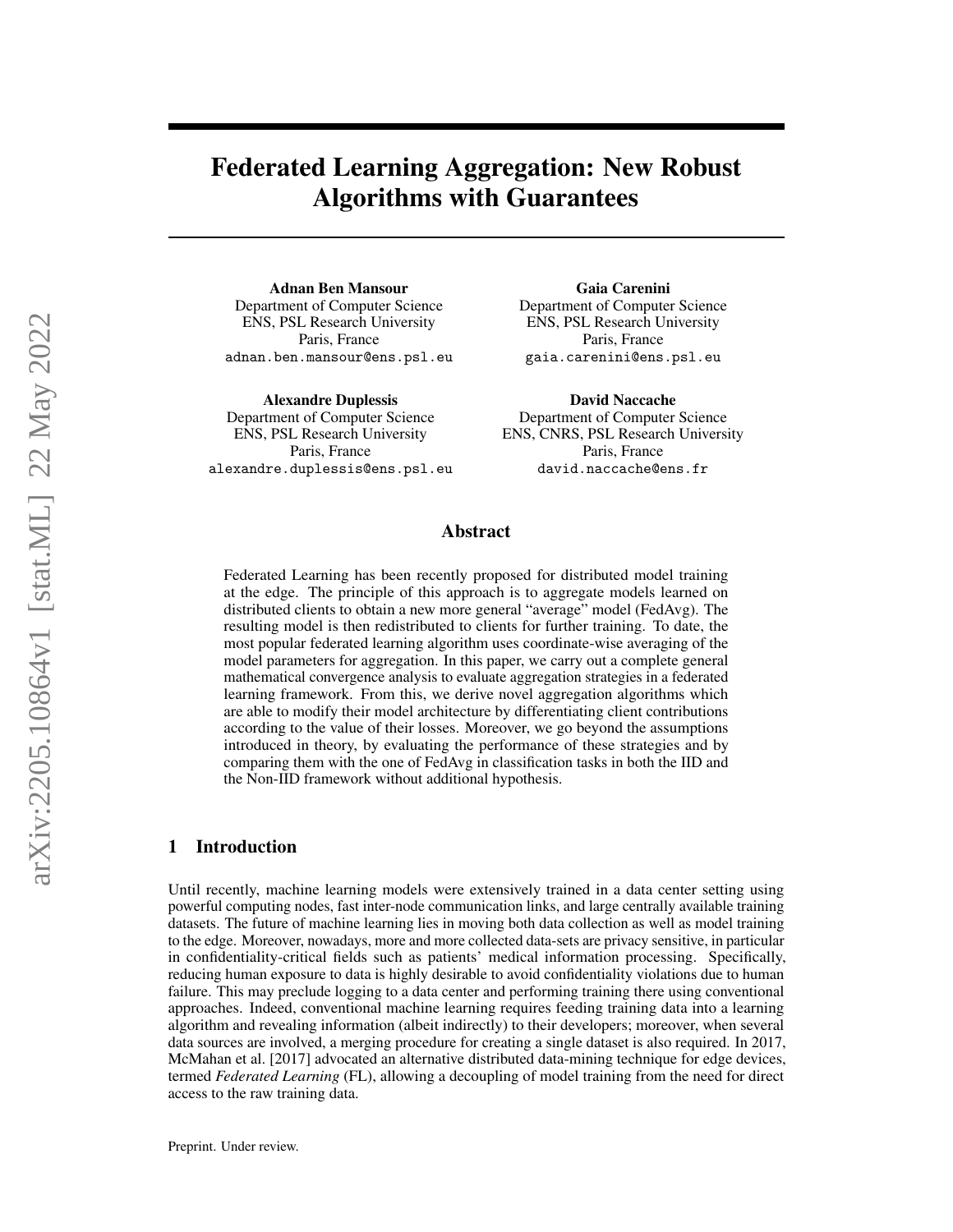<span id="page-1-0"></span>Algorithm 1 Generic Federated Learning Algorithm

Input: *N*, *C*, *T*, *E* Output:  $w_{TE}$ 1: Initialize  $w_0$ . 2: for each round  $t \in \{0, E, 2E, \ldots, (T-1)E\}$  do 3:  $m \leftarrow \max(C \cdot N, 1)$ 4:  $I_t \leftarrow$  (random set of *m* clients)<br>5: **for** each client  $i \in I_t$  **in parallel** for each client  $i \in I_t$  in parallel do 6:  $w_{t+E}^i \leftarrow \text{CLIENT-UPDATE}(w_t)$ 7: end for 8:  $w_{t+E} \leftarrow \text{AGGREGATION}(w_{t+E}^1, \dots, w_{t+E}^N)$ 9: end for 10: return  $w_{TE}$ 

Federated learning protocol Formally, FL is a protocol acting as per Algorithm [1,](#page-1-0) (cf. [Li et al.](#page-9-1) [\[2020\]](#page-9-1) for an overview). The framework involves a group of devices named *clients* and a *server* coordinating the learning process. Each client has a local training dataset which is never uploaded to the server. The goal is to train a global model by aggregating the results of the local training clients. Parameters, fixed by the centralized part of the global learning system, include: a set  $I$ grouping *N* clients, the ratio of clients *C* selected at each round, the number of communication rounds *T* and a number of local epochs *E*. The model is defined by its weights : at the end of each epoch  $t \in \{0, \ldots, TE-1\}$ ,  $w_{t+1}^i$  defines the weight of client  $i \in I$ . For each communication round  $t \in \{0, E, \ldots, (T-1)E\}$ ,  $w_t$  is the global model detained by the server and  $w_{TE}$  is the final weight. Algorithm [1](#page-1-0) encodes the training procedure described below. There is a fixed set of  $I = \{1, \ldots, N\}$ clients (each with a local dataset), before every communication round  $t \in \{0, E, \ldots, (T-1)E\}$  the server randomly selects a set  $I_t$  of  $C \cdot N$  clients, the server sends to the clients the current global algorithm state, then the server asks the clients to perform local computations based on the global state and their local dataset and to send back an update; at the end, the server updates the weights of the model by aggregating clients' updates and the process repeats. For sake of generality, no structure is specified for the local training procedure (*Client-Update*): give that different methods can be employed, for instance mini-batch SGD [\(Gower et al.](#page-9-2) [\[2019\]](#page-9-2)), Newton methods [\(Berahas et al.](#page-9-3) [\[2019\]](#page-9-3)) or PAGE [\(Zhao et al.](#page-9-4) [\[2021\]](#page-9-4)). Similarly, no function for model aggregation is given yet.

**Model aggregation** To date, several aggregating functions have been proposed to accomplish this task. In 2017, the seminal work of [McMahan et al.](#page-9-0) [\[2017\]](#page-9-0) proposed a plain coordinate-wise mean averaging of model weights. In 2018, [Ek et al.](#page-9-5) [\[2021\]](#page-9-5) adjusted this to enforce closeness of local and global updates. In 2019, [Yurochkin et al.](#page-9-6) [\[2019\]](#page-9-6) proposed an extension taking the invariance of network weights to permutation into account. More recently, in 2020, [Cho et al.](#page-9-7) [\[2020\]](#page-9-7) extended the coordinate-wise mean averaging substituting it by a term amplifying the contribution of the most informative terms against less informative one. Despite methodological advances, there is neither theoretical nor practical evidence for the right criterion for choosing a particular aggregation strategy.

Our contribution In this paper, we develop an extended mathematical analysis of aggregation strategies for FL, inspired by the article of [Cho et al.](#page-9-7) [\[2020\]](#page-9-7). We specifically focus on the tradeoff among accuracy and convergence speed in the aggregation step of FL protocol. We propose several strategies either derived using the theoretical framework built (FedWorse, FedSoftWorse) or inspired by analogy (FedWorse $(k)$ ) or opposition (FedBetter, FedSoftBetter, FedBetter $(k)$ ). We study extensively the properties of each algorithm in classification task (both in an IID and a non IID framework); in this empirical analysis, we ignore consciously the assumptions adopted in theory with the goal of investigating their possible relaxation. Furthermore, we introduce a class of hybrid methods combining FedAvg and the novel aggregations proposed for maximizing efficiency and stability.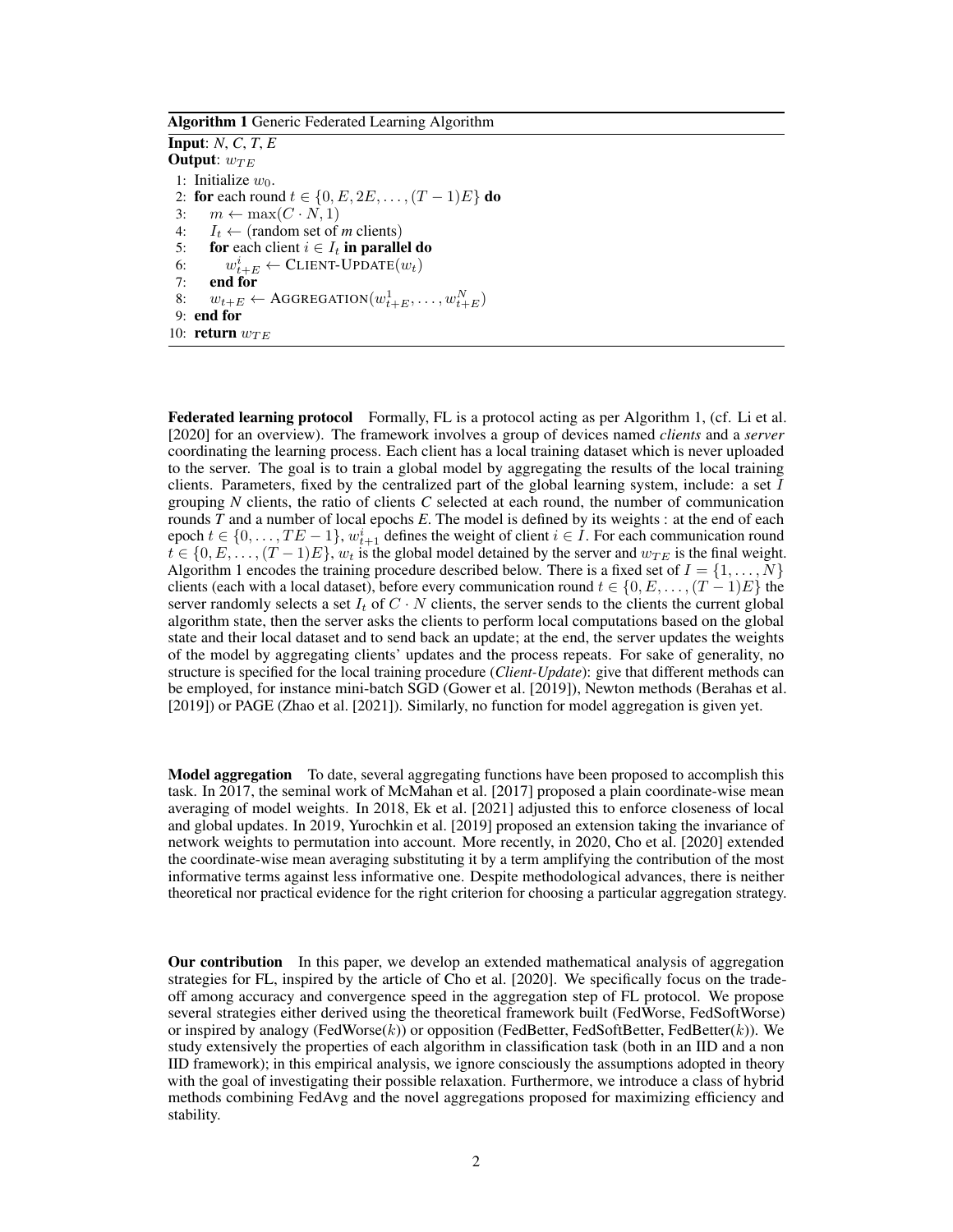# 2 Analysis of aggregation algorithms for Federated Learning

In this section, we study mathematically the convergence of federated learning aggregation methods under reasonable assumptions [2.2](#page-2-0) deriving the main technical contribution: Theorem [1.](#page-3-0) Moreover, we discuss some algorithmic consequences of the theoretical result obtained.

#### <span id="page-2-3"></span>2.1 Framework of the analysis

From now on, we will assume that all the clients are involved in each local and global iteration  $(\forall t, I_t = I)$ ; moreover, we will denote by  $F_i$  the loss function of the *i*-th client and by F the weighted average of the  $F_i$  upon the distribution  $P := \{p_i \mid i \in I\}$ . We restrain our analysis to the case in which CLIENT-UPDATE is mini-batch SGD with learning rate decay  $\eta_t$  and mini-batch  $\zeta_t^i$ . In particular, we define  $g_i(w_t^i)$  as  $\frac{1}{b} \sum \nabla F_i(w_t^i, \zeta)$ , where b is the cardinality of the mini-batch.  $\zeta \in \zeta_t^i$ 

For any iteration, we compute the weight as below:

<span id="page-2-6"></span>
$$
w_{t+1}^{i} := \begin{cases} w_t^{i} - \eta_t g_i(w_t^{i}) & \text{if } t \neq 0 \text{ mod } E \\ \sum_{j \in I} \alpha_t^{j} (w_t^{j} - \eta_t g_j(w_t^{j})) := w_{t+1} & \text{if } t = 0 \text{ mod } E \end{cases}
$$
(1)

where  $\alpha_t^j$  is the aggregation coefficient referred to client  $j$  at communication round  $t$ , with  $\sum$ j∈I  $\alpha_t^j=1$ 

for each  $t$ .

### <span id="page-2-0"></span>2.2 Assumptions of the analysis

We enumerate here the assumptions under which we develop our model:

**Assumption 1** L-smoothness  $F_1, \ldots, F_N$  satisfy:  $\forall v, w, F_i(v) \le F_i(w) + \langle v - w, \nabla F_i(w) \rangle + \frac{L}{2} ||v - w||_2^2.$ 

<span id="page-2-7"></span>Assumption 2  $\mu$ -convexity  $F_1, \ldots, F_N$  satisfy:  $\forall v, w, F_i(v) \ge F_i(w) + \langle v - w, \nabla F_i(w) \rangle + \frac{\mu}{2} ||v - w||_2^2.$ 

<span id="page-2-1"></span>Assumption 3 *Bounded gradient estimator*  $\forall i \in I$ *,*  $\mathbb{E}\left\|g_i(w_i) - \nabla F_i(w_i)\right\|^2 \leq \sigma^2$ *.* 

<span id="page-2-2"></span>Assumption 4 *Uniformly bounded expected squared norm*  $\forall i \in I$ ,  $\mathbb{E}\left\|g_i(w_i)\right\|^2 \leq G^2$ .

Remark 1 *Assumption [3](#page-2-1) and Assumption [4](#page-2-2) can be merged into a unique assumption of the form*  $\mathbb{E} \left\| \nabla F_i(w_i) \right\|^2 \leq A^2.$ 

#### 2.3 Preliminaries

To facilitate the convergence analysis, we define the quantity  $w_t$  for  $t \neq 0 \mod E$  as:

$$
w_{t+1} := w_t - \eta_t \sum_{i \in I} \alpha_t^i g_i(w_t^i)
$$
 (2)

where  $\alpha_t^i = p_i$ . Let  $w^*$  be the global optimum of F and  $w_t^*$  the global optimum of  $F_i$ . We define  $F^*$ as  $F(w^*)$ ,  $F_i^*$  as  $F(w_i^*)$  and the *heterogeneity* as:

<span id="page-2-4"></span>
$$
\Gamma := F^* - \sum_{i \in I} p_i F_i^* \tag{3}
$$

We now state two useful results the proof of which are contained in subsection [A.1](#page-11-0) of the appendix:

<span id="page-2-5"></span>Lemma 1 *Let* f *be a* L*-smooth function with a unique global minimum at* w ? *. Then :*

$$
\forall w, ||\nabla f(w)||^2 \le 2L(f(w) - f(w^\star))\tag{4}
$$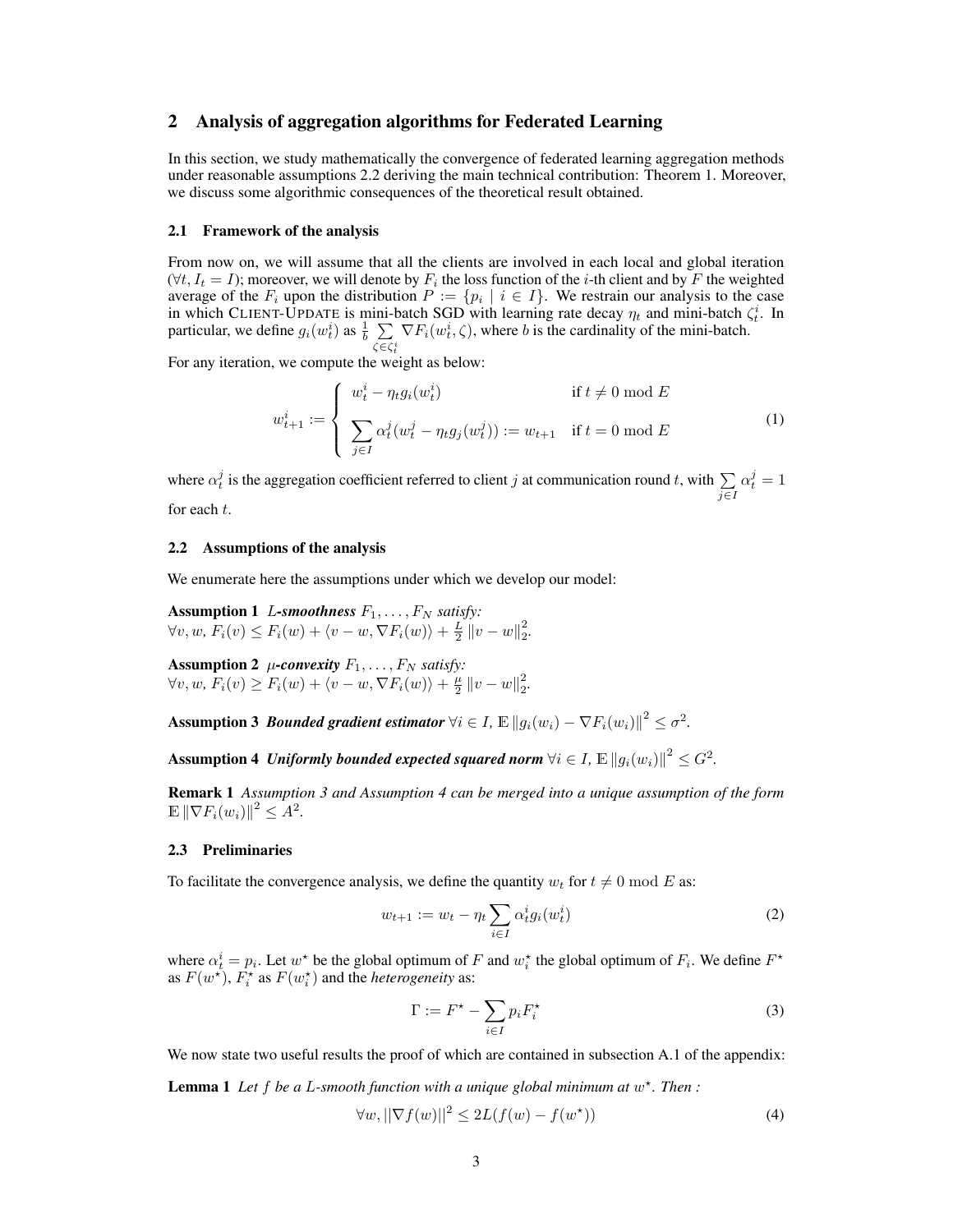Lemma 2 *With the same notations as above and defining* E[.] *as the total expectation over all* random sources, the expected average discrepancy between  $w_t$  and  $w_t^i$  is bounded:

$$
\mathbb{E}\left[\sum_{i\in I} \alpha_t^i \left\|w_t - w_t^i\right\|^2\right] \le 16\eta_t^2 E^2 G^2\tag{5}
$$

Before presenting the main results, we define the *weighting skew*  $\rho$  as:

$$
\rho(t, w) := \frac{\sum_{i \in I} \alpha_t^i (F_i(w) - F_i^*)}{F(w) - \sum_{i \in I} p_i F_i^*}
$$
\n(6)

and introduce the following notations:

$$
\overline{\rho} := \min_{t=0 \text{ mod } E} \rho(t, w_t) \quad \text{and} \quad \tilde{\rho} := \max_{t=0 \text{ mod } E} \rho(t, w^*)
$$
(7)

**Remark 2** *We observe that*  $\rho(t, w)$  *is not defined when*  $F(w) = \sum$  $\sum_{i\in I} p_i F_i^{\star}$ . From now on, it will be *implicit that we are not in this case.*

#### 2.4 Main theorem and corollary

<span id="page-3-0"></span>Theorem 1 *In framework [2.1](#page-2-3) under assumptions [2.2,](#page-2-0) we obtain the following result:*

$$
\mathbb{E}\left[\left\|w_{t+1}-w^{\star}\right\|^2\right] \leq \left(1-\eta_t\mu\left(1+\frac{3}{8}\overline{\rho}\right)\right)\mathbb{E}\left[\left\|w_t-w^{\star}\right\|^2\right] + \eta_t^2\left(32E^2G^2 + 6\overline{\rho}L\Gamma + \sigma^2\right) + 2\eta_t\Gamma\left(\tilde{\rho} - \overline{\rho}\right)
$$
\n(8)

<span id="page-3-1"></span>**Corollary [1](#page-3-0)** *From Theorem 1 by assuming*  $\eta_t = \frac{1}{\mu(t+\gamma)}$  *and*  $\gamma = \frac{4L}{\mu}$ *, we obtain the following bound:* 

$$
\mathbb{E}[F(w_T)] - F^* \le \frac{1}{T + \gamma} V(\overline{\rho}, \tilde{\rho}) + E(\overline{\rho}, \tilde{\rho})
$$
\n(9)

*where:*

$$
V(\overline{\rho}, \tilde{\rho}) = \frac{4L(32\tau^2 G^2 + \sigma^2)}{3\mu^2 \overline{\rho}} + \frac{8L^2 \Gamma}{\mu^2} + \frac{L\gamma \left\|w^0 - w^*\right\|^2}{2}
$$

$$
E(\overline{\rho}, \tilde{\rho}) = \frac{8L\Gamma}{3\mu} \left(\frac{\tilde{\rho}}{\overline{\rho}} - 1\right)
$$

Remark 3 *From the previous result, we have :*

$$
E[F(w_T) - F^*] = O(1/T)
$$
\n(10)

Remark 4 *All the theoretical results presented were obtained using SGD. The choice of this algorithm was motivated by practice and applications, we could have used an optimized version of GD to gain better bounds as in [Zhao et al.](#page-9-4) [\[2021\]](#page-9-4).*

#### 2.5 Algorithmic consequences of the main results

The mathematical bounds  $V$  and  $E$  can be interpreted respectively as convergence speed and error estimation. Then, an optimization problem arises in establishing a priority in optimizing these two quantities, without underestimating the trade-off between them. Actually,  $V$  and  $E$  only suggest the global trend and do not allow to state a proof of universal optimality for the strategies presented below. Let us introduce, first, a remark of interest:

**Remark 5** *In Corollary [1,](#page-3-1) since*  $\frac{8L^2\Gamma}{\mu^2} + \frac{L\gamma||w^0 - w^*||^2}{2}$ 2 *is a constant depending only on the data set and the first guess, and*  $\overline{\rho}$  *can be arbitrary big, we observe how there exists a limit convergence speed*  $V_{\rm min}:=\frac{8L^2\Gamma}{\mu^2}+\frac{L\gamma\left\|w^0-w^\star\right\|^2}{2}$  $\frac{w}{2}$ .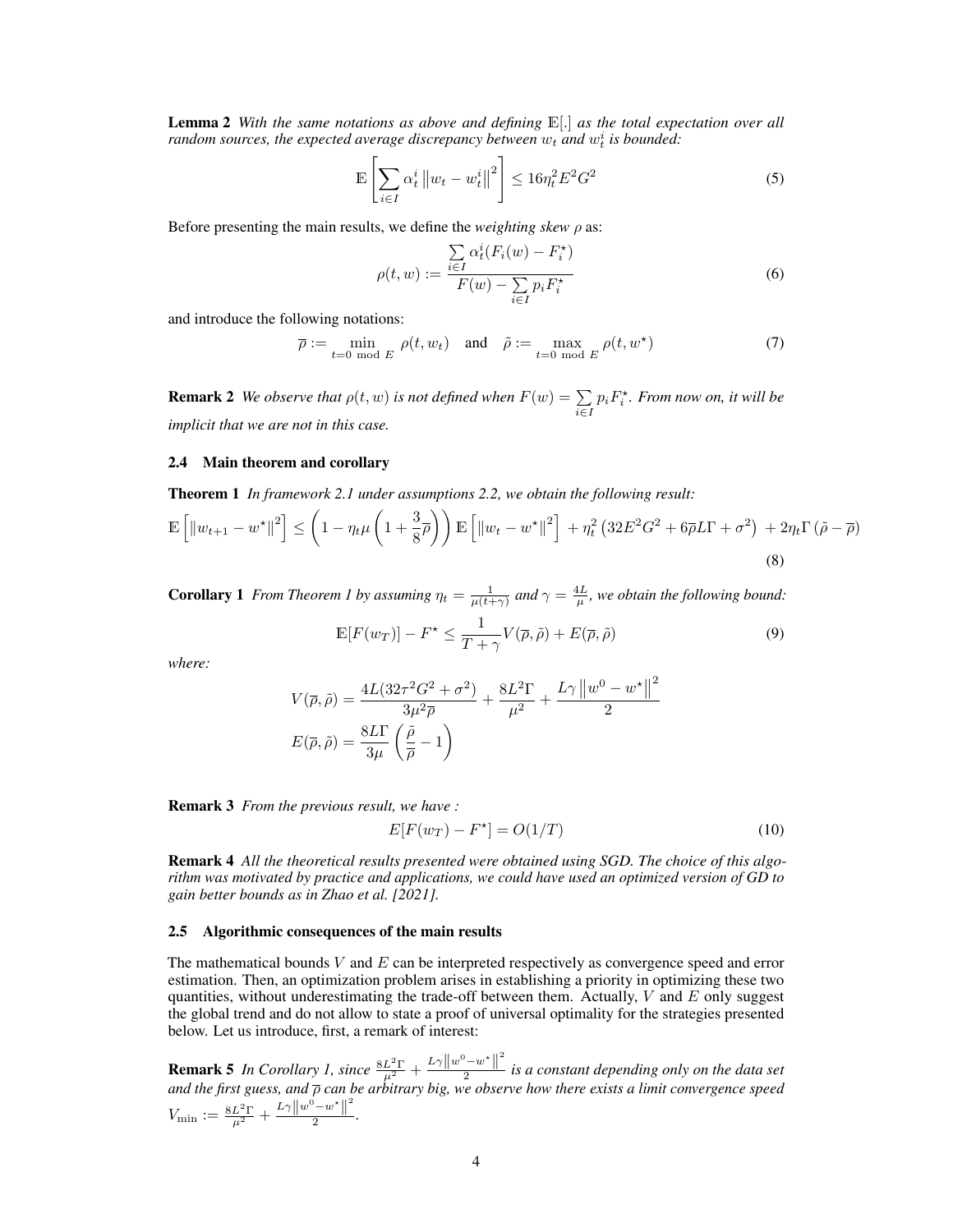#### 2.5.1 Error-free case

We first analyze the case where  $\Gamma = 0$ , which corresponds to an IID-dataset. Under this assumption, the following approximation for Theorem [1](#page-3-0) holds:

$$
\mathbb{E}\left[\left\|w_{t+1} - w^{\star}\right\|^2\right] \le \left(1 - \eta_t \mu \left(1 + \frac{3}{8}\overline{\rho}\right)\right) \mathbb{E}\left[\left\|w_t - w^{\star}\right\|^2\right] + \eta_t^2 \left(32E^2 G^2 + \sigma^2\right) \tag{11}
$$

as well as the following for Corollary [1:](#page-3-1)

$$
\mathbb{E}[F(w_T)] - F^* \le \frac{1}{T + \gamma} \left[ \frac{4L(32\tau^2 G^2 + \sigma^2)}{3\mu^2 \overline{\rho}} + \frac{L\gamma \left\|w^0 - w^*\right\|^2}{2} \right] \tag{12}
$$

This setting is interesting because the error term vanishes and then the optimal algorithm is given by the maximization of  $\bar{\rho}$ , achieved by taking

$$
\alpha_t^i = \begin{cases} \frac{1}{|J_t|} & \text{if } i \in J_t \\ 0 & \text{else} \end{cases}
$$

where  $J_t = \arg \max_{i \in I} (F_i(w_t) - F_i^*).$ 

**Remark 6**  $\bar{\rho}$  *is well defined as long as*  $F(w_t) \neq F(w^*)$  *for all t, which is a reasonable assumption.* 

### 2.5.2 General case

In the general case, both V and E depend on the choice of the  $\alpha_i^t$ . This arises a multi-objective optimization problem where we can't minimize  $V$  and  $E$  simultaneously, as evidenced by the extreme strategies presented below. Consequently, we definitely need to take into account the trade-off between convergence speed and accuracy.

Convergence speed maximization Optimizing the convergence speed, while forgetting about the error, amounts to maximize  $\bar{\rho}$ , exactly as done in the *Error-free* case. We then get the same strategy.

Remark 7 *It is important to notice how this strategy is unreliable: in fact mathematical analysis cannot guarantee a precise bound over the error term.*

**Error minimization** Instead, minimizing  $E(\overline{\rho}, \tilde{\rho})$  neglecting V, amounts to minimize  $\frac{\tilde{\rho}}{\rho} - 1$ . This is achieved when  $\alpha_t^i = p_i$ , which gives  $E = 0$ .

Remark 8 *Again, as above, there is no mathematical way to assess a bound on the convergence speed, which could be arbitrarily low.*

**General bounds** Now, knowing that  $\alpha_t^i = p_i$  ensures optimal accuracy, we assume  $\alpha_t^i = \kappa_t^i p_i$ . The following notation is used:  $\pi_t = \min_{i \in I} \kappa_t^i$ ,  $\Pi_t = \max_{i \in I} \kappa_t^i$ ,  $\pi = \min_t \pi_t$  and  $\Pi = \max_t \Pi_t^t$ .

Without loss of generality, we assume that  $\forall t, \pi_t > 0$  (if it is not the case, we assign to the  $\alpha_t^i$  equal to zero an infinitesimal value and increment the other  $\alpha_t^i$  substantially). Under these assumptions, we have that  $\frac{\tilde{\rho}}{\rho} \leq \frac{\Pi}{\pi}$ , and  $\frac{1}{\rho} \leq \frac{1}{\pi}$  and then:

$$
\mathbb{E}[F(w_T)] - F^* \le \frac{1}{T + \gamma} \left[ C + \frac{\lambda_1}{\pi} \right] + \lambda_2 (\frac{\Pi - \pi}{\pi}) \tag{13}
$$

where  $C, \lambda_1$  and  $\lambda_2$  are constants.

Moreover, we assuming that there is only one client reaching the max and the min loss, imposing  $p_i = 1/N$  (obtaining  $\kappa_t^i = n\alpha_t^i$ ), we can infer the following *min-max* bounds:

$$
\Pi_t/N \le 1 - (N-1)\pi_t/N \to \Pi \le N - (N-1)\pi \to E(\overline{\rho}, \tilde{\rho}) \le \lambda_2 \frac{N(1-\pi)}{\pi} \le \lambda_2 \left(\frac{N}{\pi} - N\right) (14)
$$

from which, we obtain the inequality below allowing us to have a bound on both  $V$  and  $E$ :

$$
\mathbb{E}[F(w_T)] - F^* \le \frac{1}{T + \gamma} \left[ C + \frac{\lambda_1}{\pi} \right] + \lambda_2 (\frac{N}{\pi} - N) \tag{15}
$$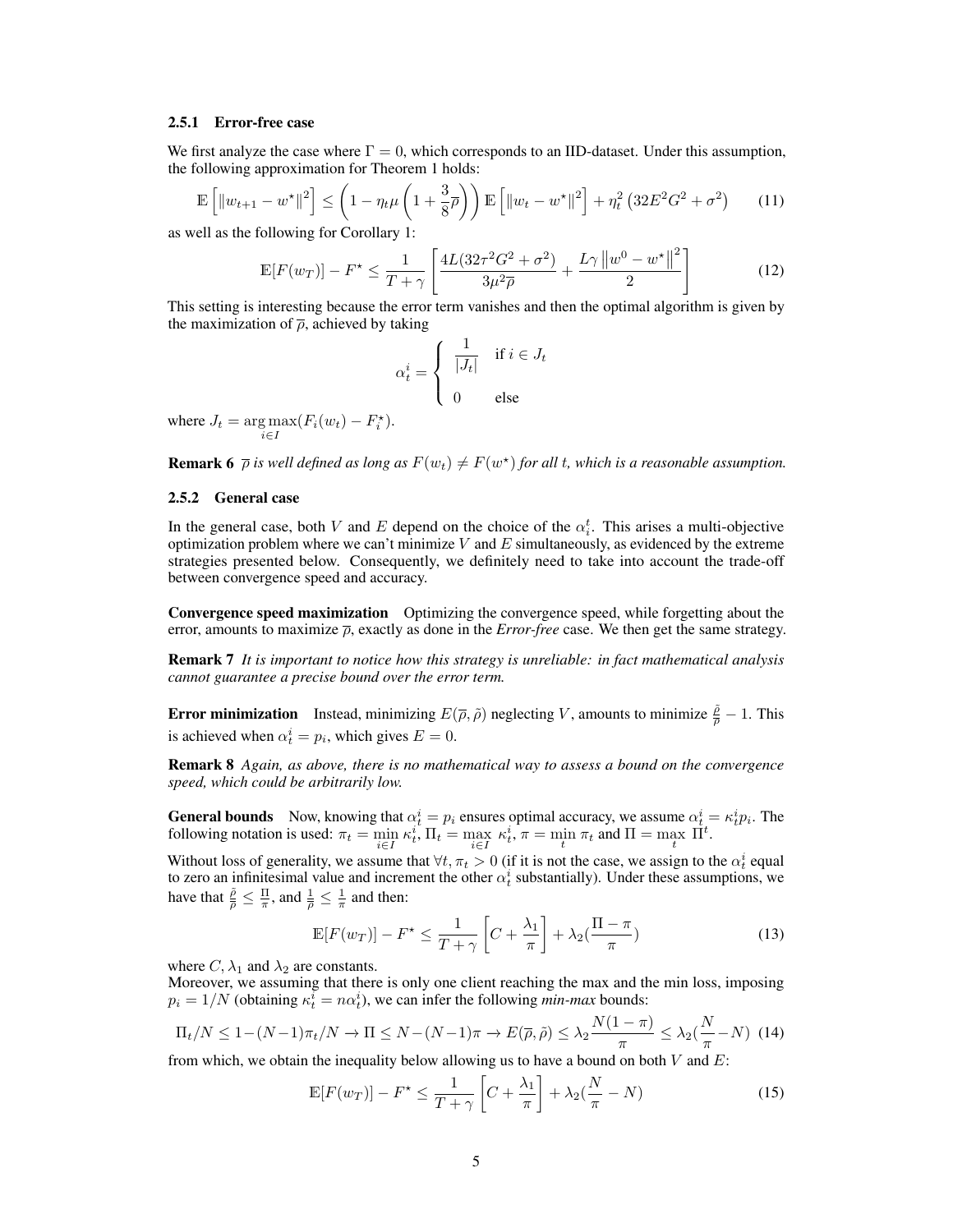**Remark 9** We cannot infer further results because terms  $C + \frac{\lambda_1}{\pi}$  and  $\lambda_2(\frac{N}{\pi} - N)$  are not tight.

We conclude this section by observing that in the most general case, we have the following bound:

$$
\Pi \min \ p_i \le \max \ k_t^i p_i \le 1 - (N - 1) \min \ k_t^i p_i \le 1 - (N - 1)\pi \min \ p_i \tag{16}
$$

from here, we infer that  $\Pi \leq \frac{1-(N-1)\pi \min p_i}{\min p_i}$  $\frac{-1}{m \min p_i} \frac{p_i}{p_i}$  and  $E \le \frac{1}{\pi \min p_i} - N$ , obtaining :

<span id="page-5-0"></span>
$$
\mathbb{E}[F(w_T)] - F^* \le \frac{1}{T + \gamma} \left[ C + \frac{\lambda_1}{\pi} \right] + \lambda_2 \left( \frac{1}{\pi \min p_i} - N \right) \tag{17}
$$

There is an intrinsic interest in this last inequality allowing to state that the new speed and error bounds depend only on  $\pi$  and to ensure a bound on the error term by setting a well chosen minimal value of the  $\alpha_t^i$ .

### <span id="page-5-1"></span>3 Strategies

In this section, we list some strategies arising from the above analysis.

#### <span id="page-5-2"></span>3.1 Pure strategies

In this subsection, we present the so called pure strategies in opposition to the hybrid strategy introduced in subsection [3.2.](#page-6-0)

# **FedAvg-generalized** For any t and  $i \in I$ , we take  $\alpha_t^i = p_i$ .

*Interpretation:* The first strategy proposed is inspired by [McMahan et al.](#page-9-0) [\[2017\]](#page-9-0) consisting in considering as global model the weighted average upon  $p_i$  of the local models. As observed above, this approach is optimal in terms of accuracy, since  $E = 0$  and its convergence speed can be bounded as below:

$$
V = V_{\text{min}} + \frac{4L - 32\tau^2 G^2 + \sigma^2}{3\mu^2} \tag{18}
$$

**FedWorse** For any t, let us consider the following quantity  $J_t = \argmax_{i \in I} (F_i(w_t) - F_i^*)$ , we take:

$$
\alpha_t^i = \begin{cases} \n\frac{1}{|J_t|} & \text{if } i \in J_t \\ \n0 & \text{else} \n\end{cases}
$$

Note that in practice, two distinct clients never have the same value, i.e.  $|J_t| = 1$ . *Interpretation* This strategy is the first original algorithmic contribution of this paper and consists in considering as global model the client's local model with the worst performance at the end of the previous communication round. This approach partially leverages the difference among the values of the loss functions of the different clients.As observed above this strategy gives an optimal bound on the convergence speed.

**FedWorse** $(k)$  This strategy is a variant of the strategy described in the paragraph above, where instead of taking the client with the highest loss, we consider the  $m$  clients when sorted by decreasing order of  $(F_i(w_t) - F_i^*)$ . It can be seen as a reinterpretation of the client selection strategy Power-of-Choice by [Cho et al.](#page-9-7) [\[2020\]](#page-9-7).

**FedSoftWorse** For any t and  $i \in I$ , we take  $\alpha_t^i = p_i \exp(T^{-1}(F_i(w_t) - F_i^*))$  re-normalized. *Interpretation:* This is the softened version of FedWorse. The reason behind the introduction of this method is that reinforces the stability of FedWorse and that it has a theoretical advantage ensuring nonzero values of the  $\alpha_i^t$ . We can thus apply the bound [17](#page-5-0) obtaining a bound on the error.

We introduce now the opposites of FedWorse, FedWorse $(k)$  and FedSoftWorse. This is not justified by theory, but we have considered it following the intuition that in an easy task taking the quickest client's model could enhance the convergence speed.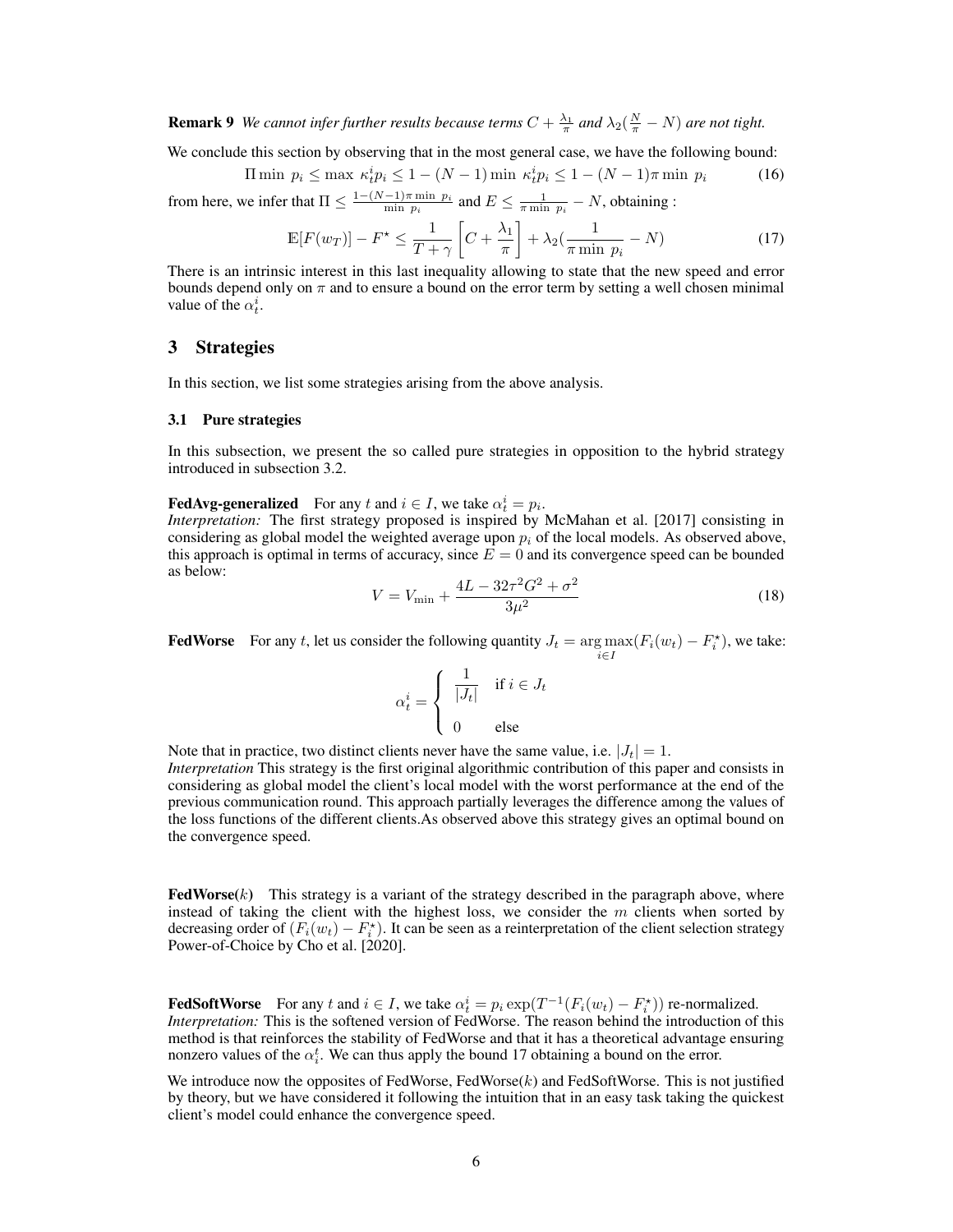**FedBetter, FedBetter**(k) and FedSoftBetter For any t, consider the following quantity  $J_t =$  $\arg \min(F_i(w_t) - F_i^*)$ , we take:

 $i \in I$ 

$$
\alpha_t^i = \begin{cases} \n\frac{1}{|J_t|} & \text{if } i \in J_t \\ \n0 & \text{else} \n\end{cases}
$$

As above in practice, two clients never have the same value, i.e.  $|J_t| = 1$ . *Interpretation* This strategy consists in considering as global model the local model of the client with the best performance at the end of the previous communication round. This approach partially force the training on the optimization trajectory of the quickest client in learning.

FedBetter(k) is defined as the opposite of FedWorse(k), i.e. instead of taking the m worst clients, we take the  $m$  best ones. An analogous modification is done for FedSoftBetter.

#### <span id="page-6-0"></span>3.2 Hybrid strategies

The previous strategies can be combined with the objective of improving the learning performance. Intuitively FedWorse, FedBetter and the strategies derived from them, when applied to clients with similar loss values, behave badly leading to an early stabilization to an erroneous value. To attenuate this effect, it is reasonable to combine these approaches with traditional ones such as FedAvg. There are two main methods to pursue this combination: the so called *simulated annealing* [\(Kirk](#page-9-8)[patrick et al.](#page-9-8) [\[1983\]](#page-9-8)), which gradually mixes the approaches, and the discrete combination consisting in using an approach until a certain fixed value of accuracy and then change it.

## 4 Experimental results and analysis

In this section, we study extensively the behavior of the aggregation strategies proposed in section [3](#page-5-1) and we compare them with the work of [McMahan et al.](#page-9-0) [\[2017\]](#page-9-0). In particular, we evaluate the performance of the aggregation strategies in two classification tasks both in the IID and the Non-IID framework in a synthetic distributed setting. It is important to understand that the experimental part should not be considered as a search for a practical confirmation of the theory but rather as an analysis for possible insights that the derived strategies can bring to general classification tasks without the assumptions introduced to prove the main result.

#### 4.1 Synthetic datasets

We generate two distinct synthetic datasets, corresponding to the IID and to the non-IID framework. For the first, we sort data according to labels, choose the cardinality of the different local datasets and distribute the items preserving an identical label distribution over the clients. Instead, for the second, we sort the dataset by label and divide it into multiple contiguous shards according to the criteria given in [McMahan et al.](#page-9-0) [\[2017\]](#page-9-0). Then, we distribute these shards among our clients generating an unbalanced partition. We do not require clients to have the same number of samples when generating the partitions, however each client has at least one shard.

#### 4.2 Tasks description

We measure the performance of our aggregation strategies among classification task over the datasets MNIST [Deng](#page-9-9) [\[2012\]](#page-9-9) and Fashion-MNIST [Xiao et al.](#page-9-10) [\[2017\]](#page-9-10).

### 4.3 Model

The model used is a CNN with two  $3 \times 3$  convolution layers (the first with 32 channels, the second with 64, each followed with  $2 \times 2$  max pooling), a fully connected layer with 1600 units and ReLu activation, and a final softmax output layer. The local learning algorithm is a simple mini-batch SGD with a batch size fixed at 64.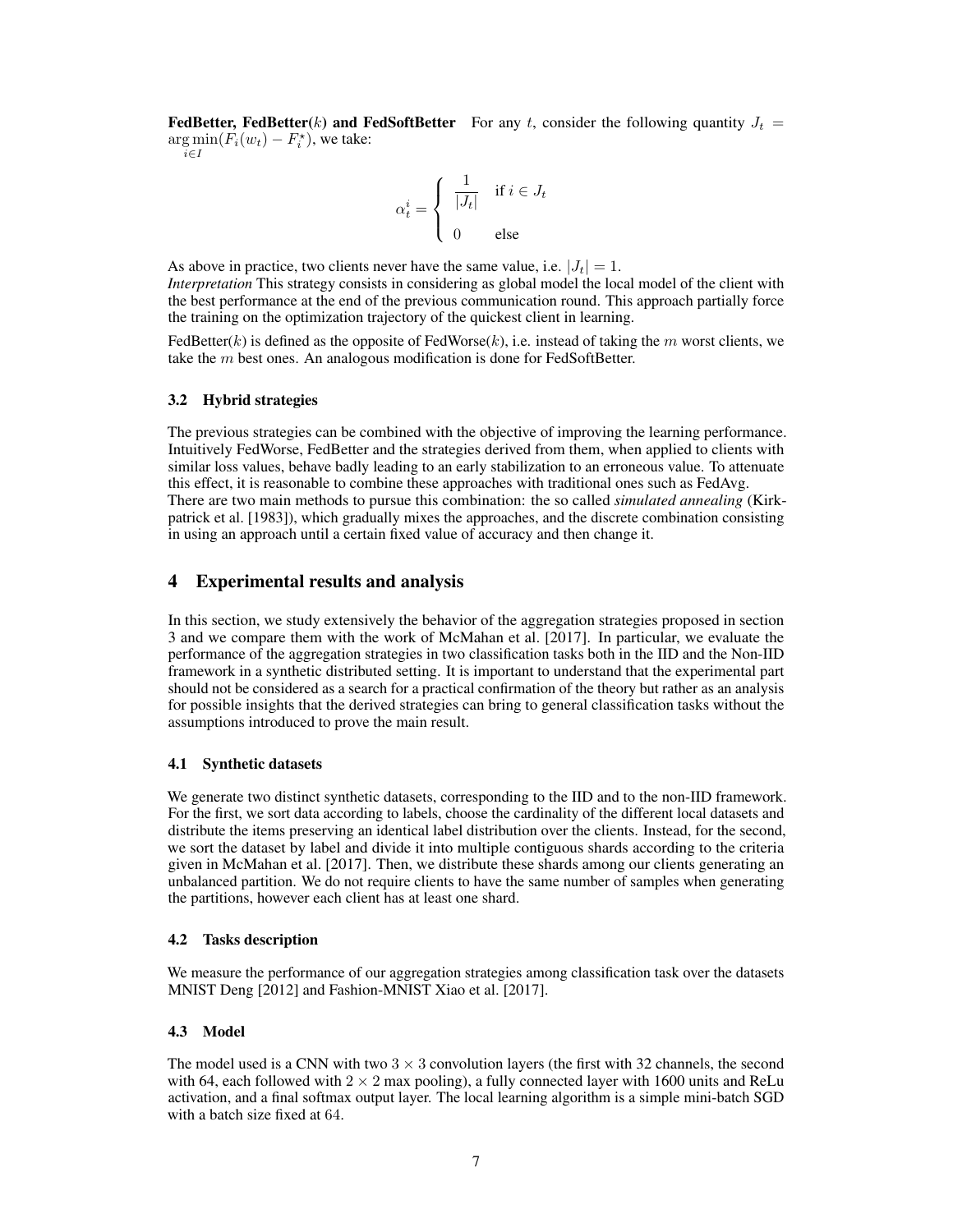

Figure 1: On the left: accuracy curves for MNIST in IID framework with parameters  $T = 0.2$ . On the right: accuracy curves for FMNIST in non-IID framework with hybrid strategies,  $T = 0.2$  and strategy change at round 20.

### 4.4 Hyperparameters

We ran all task for a small number of communication rounds (between  $100 - 150$ ) that is enough to investigate the initial convergence speed and with a total number of clients equal to 100. The decreasing learning rate is set to  $10^{-3} \cdot 0.99^r$  for each communication round  $r \in \{0, \dots R-1\}$ . The parameter choices follow the standard assumptions (dimension of the batch) and from an extensive empirical selection aimed to maximize the accuracy reached after 100 communication rounds.

#### 4.5 Evaluation

To evaluate the performance of the strategies proposed, we focus our attention on two kinds of measures: the *accuracy* reached after a fixed number of communication rounds (between 100-150) and the  $R_{60}$  an index, common in literature, corresponding to the number of communication rounds required to reach a 60% accuracy. We furthermore keep track of the accuracy value and of the loss function at each communication round of the global model. In particular, in the IID context, since in theory the error term is zero, we compare methods on their accuracy after 100 epochs. Conversely, since in non-IID methods are considered have a non-zero error term, comparisons after 100 epochs are biased and  $R_{60}$  results are a better comparison base.

#### 4.6 Resources

All the strategies are implemented within Pytorch and trained on a single NVIDIA Tesla V100 GPU with 16 GB of GPU memory on an AWS instance for circa 160 hours.

#### <span id="page-7-0"></span>4.7 Experimental results

In this subsection, we describe the results obtained in the practical part. For sake of clarity, we distinguish the results in three classes at each of which we devote a paragraph.

Pure strategies in IID framework We have compared the results in MNIST image classification for the strategies: FedAvg, FedSoftBetter and FedSoftWorse. The results, summarized in Figure 1, are coherent with our theoretical prediction Section [3.1.](#page-5-2) After 100 global rounds FedSoftWorse has reached the highest accuracy value (89.77%), followed by FedSoftBetter (89.70%) and FedAvg (89.67%). Symmetrically, this result is reflected in the trend of the loss function.

Pure strategies in non-IID framework We have compared the results in FMNIST image classification for the strategies: FedAvg, FedSoftBetter and FedSoftWorse. In a prior phase, we compared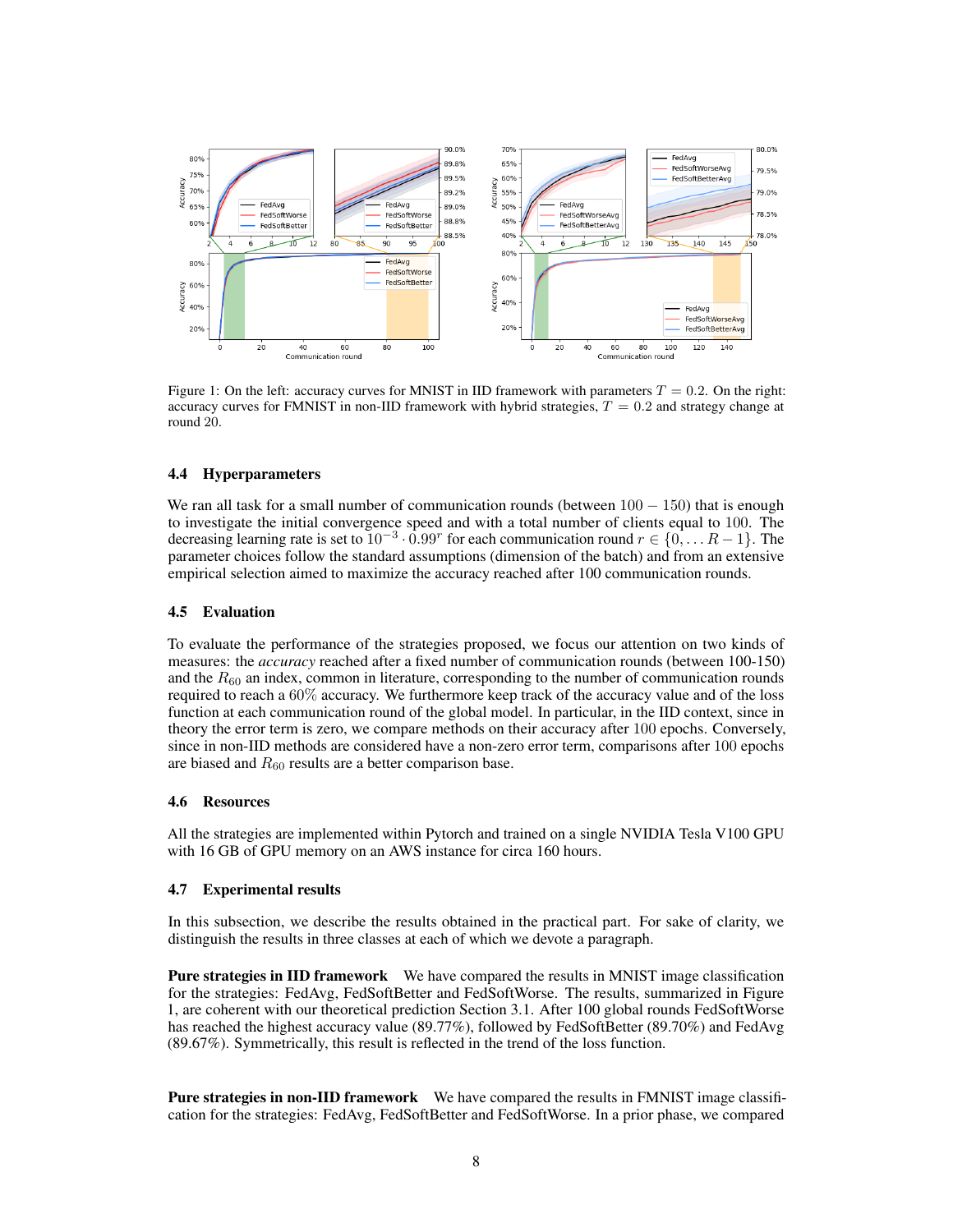them with their variant without softening but these methods are in practice too instable (Figure [2,](#page-15-0) for further observation look at Appendix [B.1\)](#page-15-1). The results obtained can be summarized in the table below:

| <b>Strategies</b> | $R_{60}$        |
|-------------------|-----------------|
| FedAvg            | $5.90 \pm 0.37$ |
| FedSoftWorse      | $5.73 \pm 0.35$ |
| FedSoftBetter     | $5.57 \pm 0.32$ |

where we have introduced as error the confidence interval at 95%. We observe how FedSoftBetter seems to reach with almost half round of advantage the accuracy of 60%. We have investigated as well the influence of considering more or less clients in the aggregation step by comparing  $FedWorse(k)$ and FedBetter(k) for  $k = 10\%, 20\%$  (more comments in Appendix [B.2\)](#page-16-0).

Hybrid strategies These experimental results lead to think that it may be possible to combine some properties of the different strategies do get a better method. As for the IID framework, in MNIST classification, we get a better performance of FedSoftBetterAvgSoftWorse when compared to pure strategies and other hybrid ones. As for the non-IID framework, in FMNIST classification FedSoftBetterAvg performs best, which is logic since we combine the initial sprint of FedSoftBetter with the stability of FedAvg.

Furthermore, we obtain:

| <i><u><b>Strategies</b></u></i> | $R_{60}$        |
|---------------------------------|-----------------|
| FedAvg                          | $5.48 \pm 0.75$ |
| FedSoftWorseAvg                 | $6.13 \pm 0.91$ |
| FedSoftBetterAvg                | $4.97 \pm 0.57$ |

where we have introduced as error the confidence interval at 95%. The result is clear even though the errors upon the data are significant. More results concerning hybrid strategies are contained in the Appendix [B.3.](#page-16-1)

### 5 Conclusion and discussion

Contribution In this work, we have extended the insightful analysis carried out in [Cho et al.](#page-9-7) [\[2020\]](#page-9-7), and examined further the joint evolution of  $\bar{\rho}$  and  $\tilde{\rho}$ , giving simpler bounds. From the theoretical results, we have inferred the algorithm FedWorse and from it a few variants with the aim of enhancing stability and utility in practice. We have investigated empirically the hypothetical relaxation of the assumptions and the utility in applications of the strategy derived by evidencing as well the good practice of combining pure strategies together, exploiting the advantage of each.

Limitation The results obtained from a theoretical point of view are based on quite stringent assumptions that could be further relaxed. This relaxation to non-strongly convex case, in particular, seems to be justified, at least empirically; in fact, the experiments are not run in strongly convex framework that seemed to us too restrictive to obtain results useful in real applications. Other weak points of the experimental analysis are the low number of clients (100) that seems far from the real number of nodes in federated learning systems, the dimension and number of the datasets chosen and the difficulty of the classification task: all this quantities should be augmented in further experiments. Furthermore, we were not able to run enough times the experiment to reduce the dimensions of the confidence intervals.

Further work Several aspects of interest may be object of further analysis and they are briefly introduced in decreasing order of importance. Both theoretically and practically, it would be useful to analyse the convergence of hybrid strategies obtaining protocols to manage the transition from one method to the other. It would be as well important to study the influence of  $\eta$  on the convergence and to find an equivalent of the main theorem when the number of local SGD iterations change.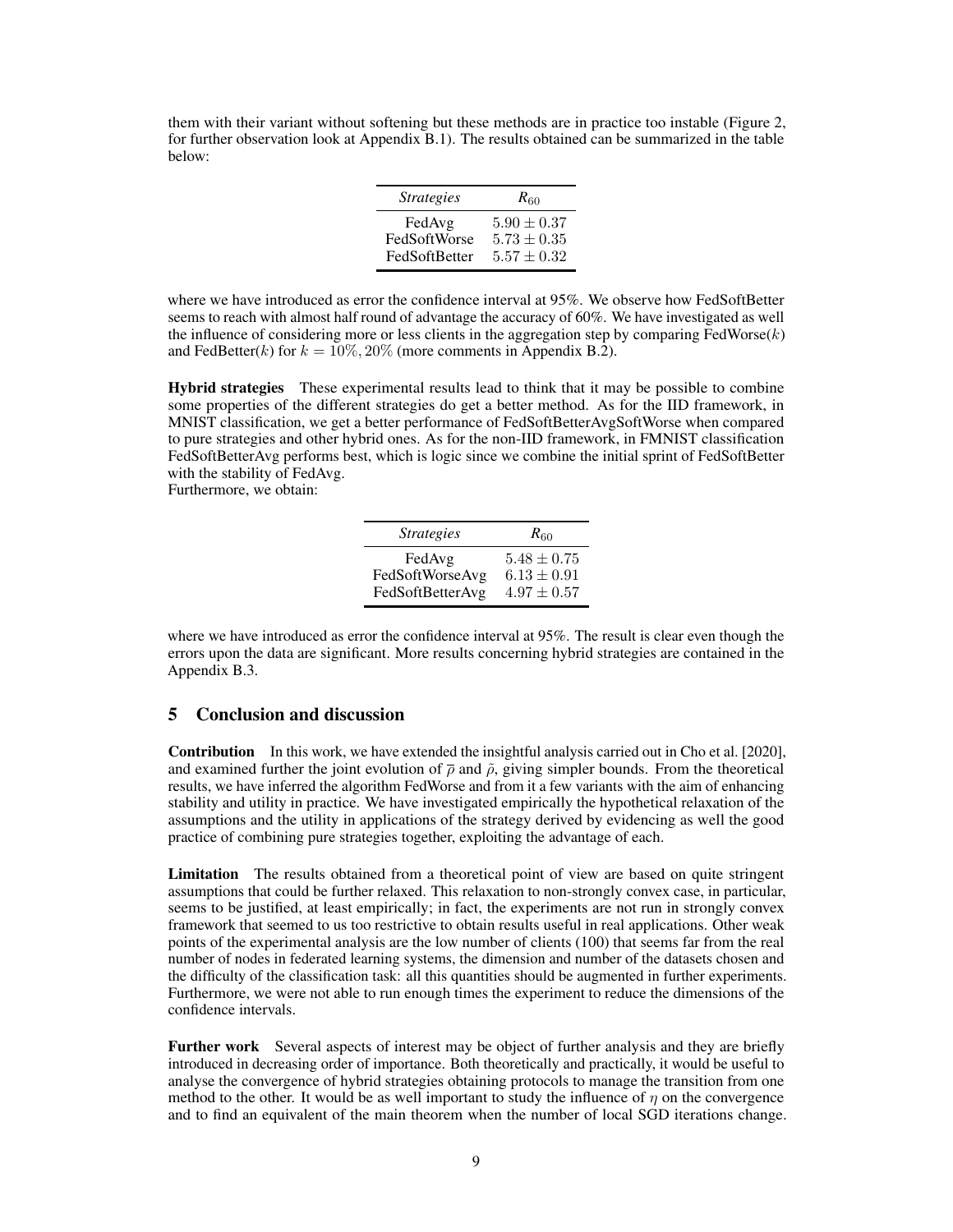Moreover, it would be interesting to try generalizing our theoretical results to weaker conditions such as Polyak-Łojasiewicz inequality.

# References

- <span id="page-9-3"></span>A. S. Berahas, F. E. Curtis, and B. Zhou. Limited-memory bfgs with displacement aggregation. *arXiv: Optimization and Control*, 2019.
- <span id="page-9-7"></span>Y. J. Cho, J. Wang, and G. Joshi. Client selection in federated learning: Convergence analysis and power-of-choice selection strategies. *ArXiv*, abs/2010.01243, 2020.
- <span id="page-9-9"></span>L. Deng. The mnist database of handwritten digit images for machine learning research. *IEEE Signal Processing Magazine*, 29(6):141–142, 2012.
- <span id="page-9-5"></span>S. Ek, F. Portet, P. Lalanda, and G. Vega. A Federated Learning Aggregation Algorithm for Pervasive Computing: Evaluation and Comparison. In *19th IEEE International Conference on Pervasive Computing and Communications PerCom 2021*, Kassel (virtual), Germany, Mar. 2021. URL <https://hal.archives-ouvertes.fr/hal-03207411>.
- <span id="page-9-2"></span>R. M. Gower, N. Loizou, X. Qian, A. Sailanbayev, E. Shulgin, and P. Richtárik. Sgd: General analysis and improved rates. *ArXiv*, abs/1901.09401, 2019.
- <span id="page-9-8"></span>S. Kirkpatrick, C. D. Gelatt, and M. P. Vecchi. Optimization by simulated annealing. *Science*, 220 (4598):671–680, 1983. doi: 10.1126/science.220.4598.671. URL [https://www.science.org/](https://www.science.org/doi/abs/10.1126/science.220.4598.671) [doi/abs/10.1126/science.220.4598.671](https://www.science.org/doi/abs/10.1126/science.220.4598.671).
- <span id="page-9-1"></span>T. Li, A. K. Sahu, A. S. Talwalkar, and V. Smith. Federated learning: Challenges, methods, and future directions. *IEEE Signal Processing Magazine*, 37:50–60, 2020.
- <span id="page-9-0"></span>H. B. McMahan, E. Moore, D. Ramage, S. Hampson, and B. A. y Arcas. Communication-efficient learning of deep networks from decentralized data. In *AISTATS*, 2017.
- <span id="page-9-10"></span>H. Xiao, K. Rasul, and R. Vollgraf. Fashion-mnist: a novel image dataset for benchmarking machine learning algorithms, 2017. URL <https://arxiv.org/abs/1708.07747>.
- <span id="page-9-6"></span>M. Yurochkin, M. Agarwal, S. S. Ghosh, K. H. Greenewald, T. N. Hoang, and Y. Khazaeni. Bayesian nonparametric federated learning of neural networks. In *ICML*, 2019.
- <span id="page-9-4"></span>H. Zhao, Z. Li, and P. Richtárik. Fedpage: A fast local stochastic gradient method for communicationefficient federated learning. *CoRR*, abs/2108.04755, 2021. URL [https://arxiv.org/abs/](https://arxiv.org/abs/2108.04755) [2108.04755](https://arxiv.org/abs/2108.04755).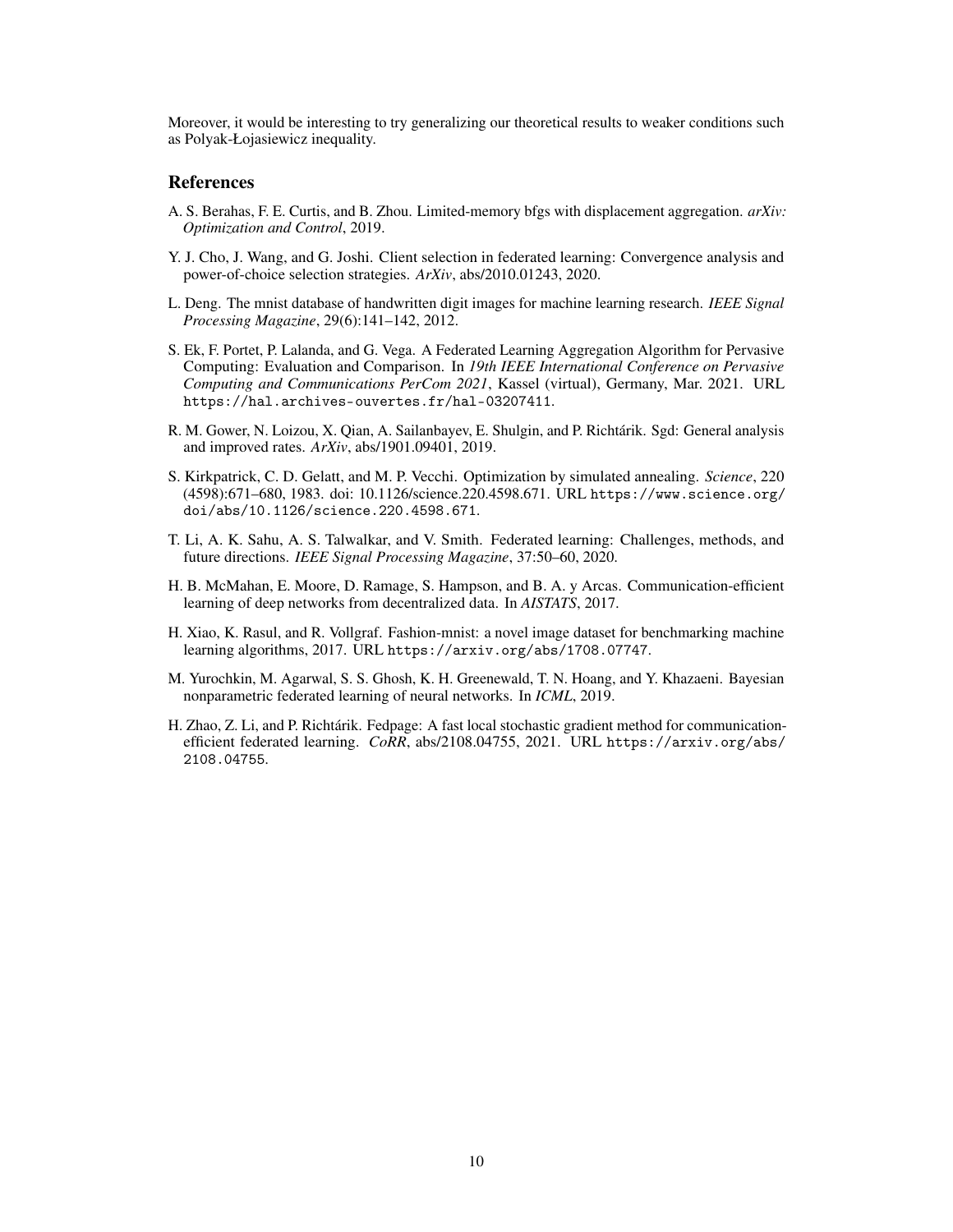# **Checklist**

- 1. For all authors...
	- (a) Do the main claims made in the abstract and introduction accurately reflect the paper's contributions and scope? [Yes] The abstract and the introduction discuss the state of the art and clarify the contribution of this work.
	- (b) Did you describe the limitations of your work? [Yes] We described extensively the limitation of our work in section 5
	- (c) Did you discuss any potential negative societal impacts of your work?  $[N/A]$
	- (d) Have you read the ethics review guidelines and ensured that your paper conforms to them? [Yes]
- 2. If you are including theoretical results...
	- (a) Did you state the full set of assumptions of all theoretical results? [Yes]
	- (b) Did you include complete proofs of all theoretical results? [Yes]
- 3. If you ran experiments...
	- (a) Did you include the code, data, and instructions needed to reproduce the main experimental results (either in the supplemental material or as a URL)? [Yes] Supplemental material include all you need to reproduce the experiments
	- (b) Did you specify all the training details (e.g., data splits, hyperparameters, how they were chosen)? [Yes] We have explained it briefly in Section 4
	- (c) Did you report error bars (e.g., with respect to the random seed after running experiments multiple times)? [Yes] All the results are represented with error bars
	- (d) Did you include the total amount of compute and the type of resources used (e.g., type of GPUs, internal cluster, or cloud provider)? [Yes]
- 4. If you are using existing assets (e.g., code, data, models) or curating/releasing new assets...
	- (a) If your work uses existing assets, did you cite the creators? [Yes] All the existing assets are accurately cited through references in the text.
	- (b) Did you mention the license of the assets? [Yes]
	- (c) Did you include any new assets either in the supplemental material or as a URL? [Yes]
	- (d) Did you discuss whether and how consent was obtained from people whose data you're using/curating? [N/A]
	- (e) Did you discuss whether the data you are using/curating contains personally identifiable information or offensive content? [N/A]
- 5. If you used crowdsourcing or conducted research with human subjects...
	- (a) Did you include the full text of instructions given to participants and screenshots, if applicable? [N/A] We haven't used crowdsourcing or conducted research with human subjects.
	- (b) Did you describe any potential participant risks, with links to Institutional Review Board (IRB) approvals, if applicable? [N/A] We haven't used crowdsourcing or conducted research with human subjects.
	- (c) Did you include the estimated hourly wage paid to participants and the total amount spent on participant compensation? [N/A] We haven't used crowdsourcing or conducted research with human subjects.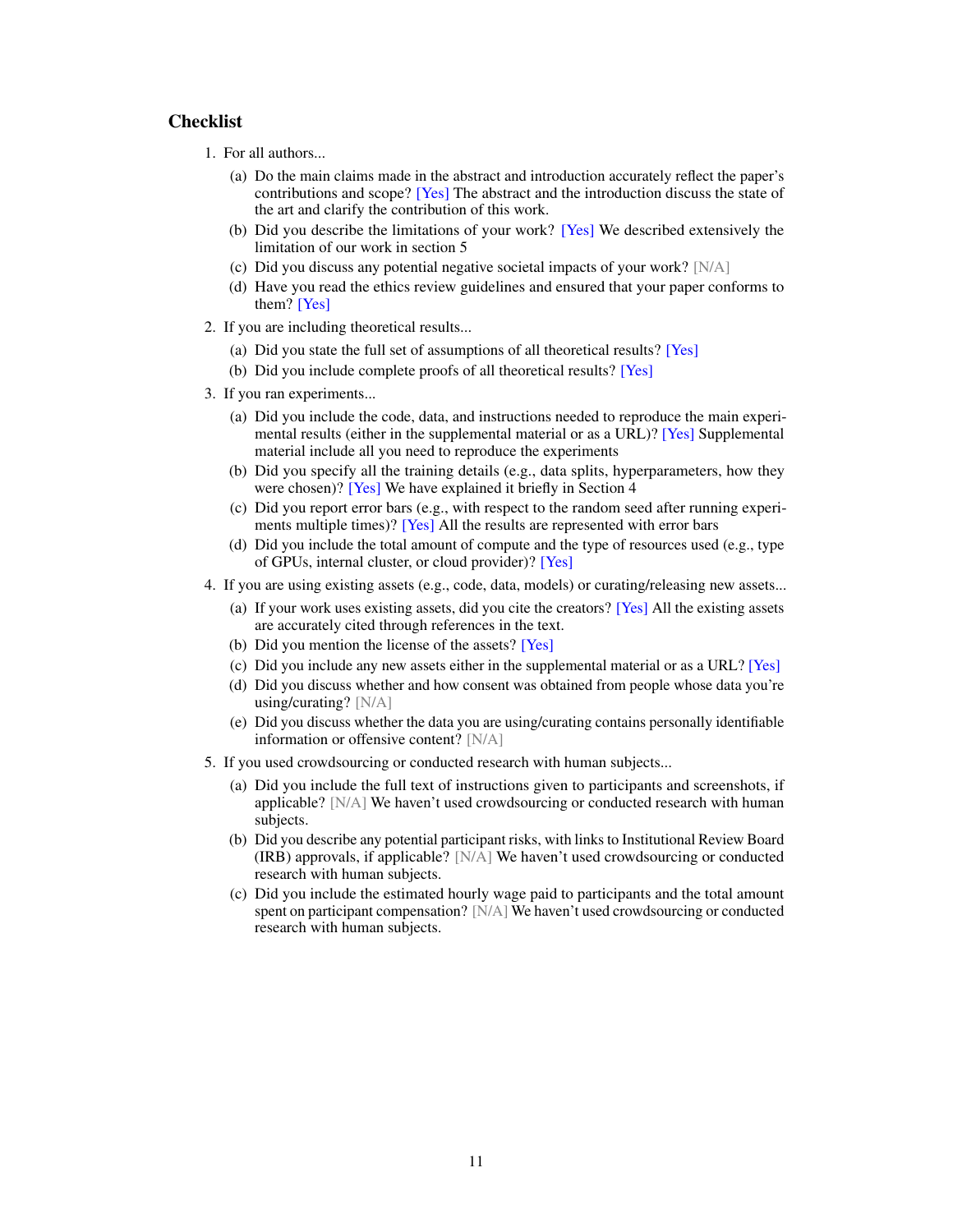# A Complete version of the proofs

In this section of the appendix, we report the proofs of the preliminary lemmas and the main results.

## <span id="page-11-0"></span>A.1 Proof of preliminary lemmas

*Proof of Lemma [1](#page-2-4)*

$$
f(w) - f(w^*) - \langle \nabla f(w^*), w - w^* \rangle \ge \frac{1}{2L} \left\| \nabla f(w) - \nabla f(w^*) \right\|^2 = \frac{1}{2L} \left\| \nabla f(w) \right\|^2
$$

where we have used the hypothesis of  $L$ -smoothness of  $f$  and the optimality of  $w^*$ .

 $\Box$ 

*Proof of Lemma [2](#page-2-5)*

$$
\sum_{i\in I}\alpha_t^i\left\|w_t-w_t^i\right\|^2=\sum_{i\in I}\alpha_t^i\left\|\sum_{j\in I}\alpha_t^jw_t^j-w_t^i\right\|^2\leq\sum_{i\in I}\alpha_t^i\sum_{j\in I}\alpha_t^j\left\|w_t^j-w_t^i\right\|^2=\sum_{i,j\in I}\alpha_t^i\alpha_t^j\left\|w_t^j-w_t^i\right\|^2
$$

we have used the definition of  $w_t$ , Jensen's inequality and now by applying the definitions, we obtain:

$$
\leq \sum_{i,j\in I} \alpha_t^i\alpha_t^j\left\|\sum_{t=t_0}^{t-1}\eta_t(g_j(w_t^j)-g_i(w_t^i))\right\|^2
$$

where  $t_0 = \lfloor \frac{t}{E} \rfloor E$ 

$$
\leq \eta_{t_0}^2 E \sum_{i,j \in I} \sum_{t=t_0}^{t-1} \alpha_t^i \alpha_t^j \left\| g_j(w_t^j) - g_i(w_t^i) \right\|^2 \leq \eta_t^2 E \sum_{i,j \in I} \alpha_t^i \alpha_t^j \left[ 2 \left\| g_j(w_t^j) \right\|^2 + 2 \left\| g_i(w_t^i) \right\|^2 \right]
$$

by Jensen's inequality. So applying the expectation and exploiting its linearity, we get:

$$
\mathbb{E}[\sum_{i \in I} \alpha_t^i ||w_t - w_t^i||^2] \leq \eta_t^2 E \mathbb{E}[\sum_{i,j \in I} \sum_{t=t_0}^{t-1} [2 ||g_j(w_t^j)||^2 + 2 ||g_i(w_t^i)||^2]]
$$
  

$$
\leq \eta_{t_0}^2 E \sum_{i,j \in I} \sum_{t=t_0}^{t-1} \alpha_t^i \alpha_t^j 4G^2 \leq 4\eta_{t_0}^2 E^2 G^2 \sum_{i,j \in I} \alpha_t^i \alpha_t^j
$$

where we used Assumption [4,](#page-2-2) then:

$$
\leq 16\eta_t^2 E^2 G^2 \sum_{i,j\in I} \alpha_t^i \alpha_t^j
$$

Since  $\sum_{i,j\in I} \alpha_t^i \alpha_t^j = 1$ , we get :

$$
\sum_{i \in I} \alpha_t^i \left\| w_t - w_t^i \right\|^2 \le 16 \eta_t^2 E^2 G^2
$$

# A.2 Proof of the main result (Theorem [1\)](#page-3-0)

$$
||w_{t+1} - w^*||^2 = \left||w_t - \eta_t \sum_{i \in I} \alpha_t^i g_i(w_t^i) - w^* \right||^2
$$
  
= 
$$
\left||w_t - \eta_t \sum_{i \in I} \alpha_t^i g_i(w_t^i) - w^* - \eta_t \sum_{i \in I} \alpha_t^i \nabla F_i(w_t^i) + \eta_t \sum_{i \in I} \alpha_t^i \nabla F_i(w_t^i) \right||^2
$$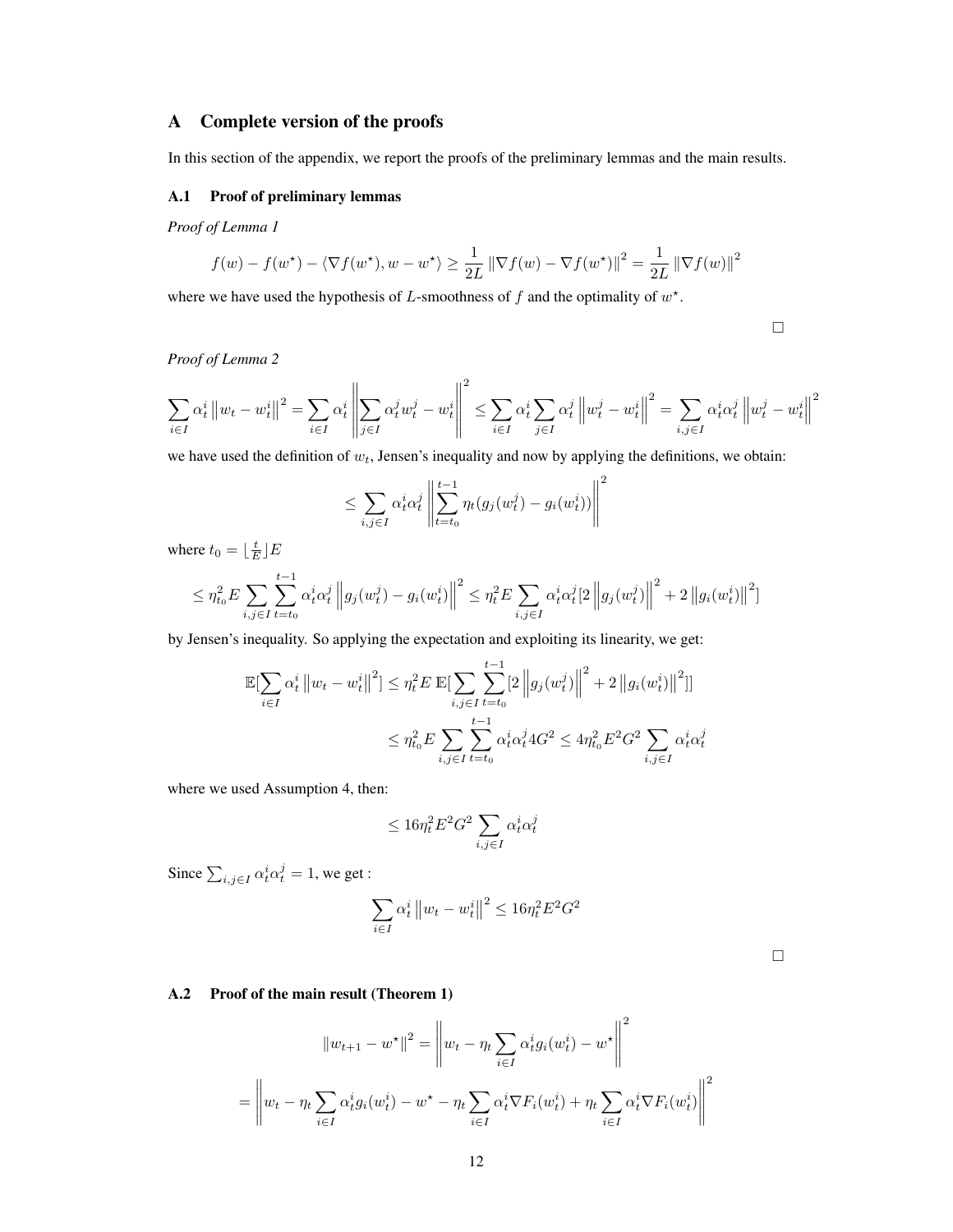where we have used the definition of  $w_{t+1}$  and added and subtracted the same term. Now, by developing the square, we have:

$$
= \left\| w_t - w^* - \eta_t \sum_{i \in I} \alpha_t^i \nabla F_i(w_t^i) \right\|^2 + \eta_t^2 \left\| \sum_{i \in I} \alpha_t^i \nabla F_i(w_t^i) - \sum_{i \in I} \alpha_t^i g_i(w_t^i) \right\|^2
$$
  
+ 
$$
2\eta_t \left\langle w_t - w^* - \eta_t \sum_{i \in I} \alpha_t^i \nabla F_i(w_t^i), \sum_{i \in I} \alpha_t^i \nabla F_i(w_t^i) - \sum_{i \in I} \alpha_t^i g_i(w_t^i) \right\rangle
$$
  
= 
$$
\|w_t - w^*\|^2 - 2\eta_t \left\langle w_t - w^*, \sum_{i \in I} \alpha_t^i \nabla F_i(w_t^i) \right\rangle
$$
  
+ 
$$
2\eta_t \left\langle w_t - w^* - \eta_t \sum_{i \in I} \alpha_t^i \nabla F_i(w_t^i), \sum_{i \in I} \alpha_t^i \nabla F_i(w_t^i) - \sum_{i \in I} \alpha_t^i g_i(w_t^i) \right\rangle
$$
  
+ 
$$
\left\| \eta_t \sum_{i \in I} \alpha_t^i \nabla F_i(w_t^i) \right\|^2 + \eta_t^2 \left\| \sum_{i \in I} \alpha_t^i \nabla F_i(w_t^i) - \sum_{i \in I} \alpha_t^i g_i(w_t^i) \right\|^2
$$

To compact the notation, we rename the addends as follows:

$$
= \|w_t - w^*\|^2 + A_1 + A_2 + A_3 + A_4
$$

We will now bound one by one the addends:

# Bound for  $A_1$

$$
A_1 = -2\eta_t \left\langle w_t - w^{\star}, \sum_{i \in I} \alpha_t^i \nabla F_i(w_t^i) \right\rangle = -2\eta_t \sum_{i \in I} \alpha_t^i \left\langle w_t - w^{\star}, \nabla F_i(w_t^i) \right\rangle
$$
  
= 
$$
-2\eta_t \sum_{i \in I} \alpha_t^i \left\langle w_t - w_t^i, \nabla F_i(w_t^i) \right\rangle - 2\eta_t \sum_{i \in I} \alpha_t^i \left\langle w_t^i - w^{\star}, \nabla F_i(w_t^i) \right\rangle
$$

By applying Cauchy-Schwartz and exploiting the convexity of the functions, we have:

$$
\leq \eta_t \sum_{i \in I} \alpha_t^i \left( \frac{1}{\eta_t} \left\| w_t - w_t^i \right\|^2 + \eta_t \left\| \nabla F_i(w_t^i) \right\|^2 \right) - 2\eta_t \sum_{i \in I} \alpha_t^i \left\langle w_t^i - w^{\star}, \nabla F_i(w_t^i) \right\rangle
$$
  
= 
$$
\sum_{i \in I} \alpha_t^i \left\| w_t - w_t^i \right\|^2 + \eta_t^2 \sum_{i \in I} \alpha_t^i \left\| \nabla F_i(w_t^i) \right\|^2 - 2\eta_t \sum_{i \in I} \alpha_t^i \left\langle w_t^i - w^{\star}, \nabla F_i(w_t^i) \right\rangle
$$

We then use Assumption [1,](#page-2-6) taking advantage from the fact that  $\nabla F_i(w_i^*) = 0$ :

$$
\leq \sum_{i \in I} \alpha_t^i \left\| w_t - w_t^i \right\|^2 + 2L\eta_t^2 \sum_{i \in I} \alpha_t^i (F_i(w_t^i) - F_i^*) - 2\eta_t \sum_{i \in I} \alpha_t^i \left\langle w_t^i - w^*, \nabla F_i(w_t^i) \right\rangle
$$

and then by using Assumption [2,](#page-2-7) we have:

$$
\leq \sum_{i \in I} \alpha_t^i \left\| w_t - w_t^i \right\|^2 + 2L\eta_t^2 \sum_{i \in I} \alpha_t^i (F_i(w_t^i) - F_i^*) - 2\eta_t \sum_{i \in I} \alpha_t^i (F_i(w_t^i) - F_i(w^*) + \frac{\mu}{2} \left\| w_t^i - w^* \right\|^2)
$$

Applying Lemma [2](#page-2-5) gives the final bound:

$$
A_1 \le 16\eta_t^2 E^2 G^2 - \eta_t \mu \sum_{i \in I} \alpha_t^i \left\| w_t^i - w^\star \right\|^2 + 2L\eta_t^2 \sum_{i \in I} \alpha_t^i (F_i(w_t^i) - F_i^\star) - 2\eta_t \sum_{i \in I} \alpha_t^i (F_i(w_t^i) - F_i(w^\star))
$$

Bound for  $A_2$ 

$$
A_2 = 2\eta_t \left\langle w_t - w^\star - \eta_t \sum_{i \in I} \alpha_t^i \nabla F_i(w_t^i), \sum_{i \in I} \alpha_t^i \nabla F_i(w_t^i) \right\rangle
$$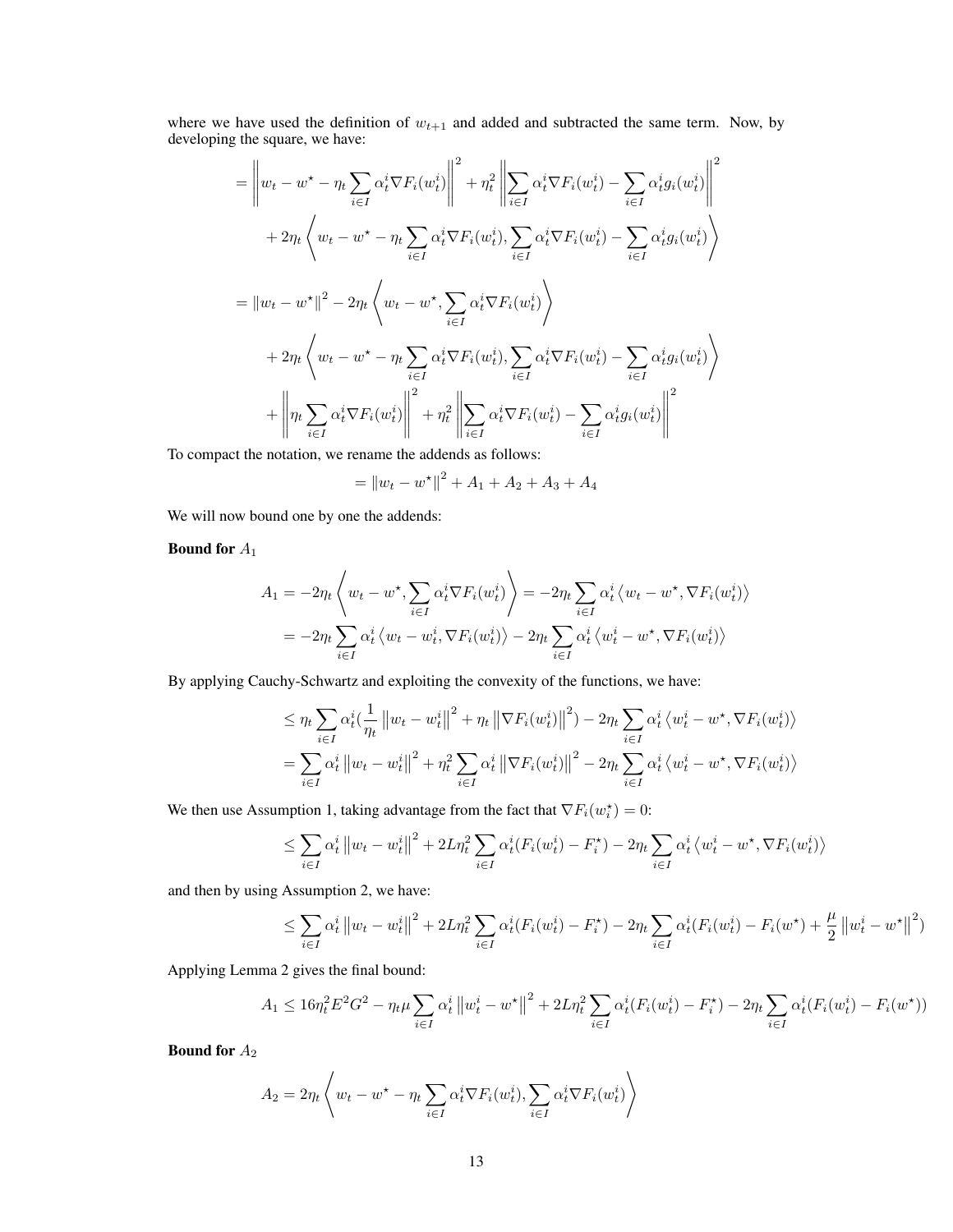we observe that its expected value is zero, i.e.  $\mathbb{E}(A_2) = 0$ , because of the unbiasedness of the gradient estimator.

# Bound for  $A_3$

Concerning  $A_3$ , we only need Assumption [1:](#page-2-6)

$$
A_3 = \left\|\eta_t \sum_{i \in I} \alpha_t^i \nabla F_i(w_t^i)\right\|^2 \leq \eta_t^2 \sum_{i \in I} \alpha_t^i \left\|\nabla F_i(w_t^i)\right\|^2 \leq 2L\eta_t^2 \sum_{i \in I} \alpha_t^i (F_i(w_t^i) - F_i^*)
$$

# Bound for  $A_4$

For this bound, we applied Jensen's inequality and the linearity of the expected value and then Assumption [3:](#page-2-1)

$$
A_4 = \mathbb{E}[\eta_t^2 \left\| \sum_{i \in I} \alpha_t^i \nabla F_i(w_t^i) - \sum_{i \in I} \alpha_t^i g_i(w_t^i) \right\|^2] \leq \eta_t^2 \sum_{i \in I} \alpha_t^i \mathbb{E}[\left\| \nabla F_i(w_t^i) - \sum_{i \in I} g_i(w_t^i) \right\|^2]
$$
  

$$
\leq \eta_t^2 \sum_{i \in I} \alpha_t^i \sigma^2 \leq \eta_t^2 \sigma^2
$$

So we get :

$$
\mathbb{E}[\|w_{t+1} - w^{\star}\|^{2}] \leq \mathbb{E}[\|w_{t} - w^{\star}\|^{2}] + 16\eta_{t}^{2} E^{2} G^{2} - \eta_{t} \mu \mathbb{E}[\sum_{i\in I} \alpha_{t}^{i} \|w_{t}^{i} - w^{\star}\|^{2}] + 2L\eta_{t}^{2} \mathbb{E}[\sum_{i\in I} \alpha_{t}^{i} (F_{i}(w_{t}^{i}) - F_{i}^{\star})]
$$
  
\n
$$
-2\eta_{t} \mathbb{E}[\sum_{i\in I} \alpha_{t}^{i} (F_{i}(w_{t}^{i}) - F_{i}(w^{\star}))] + 2L\eta_{t}^{2} \mathbb{E}[\sum_{i\in I} \alpha_{t}^{i} (F_{i}(w_{t}^{i}) - F_{i}^{\star})] + \eta_{t}^{2} \sigma^{2}
$$
  
\n
$$
\leq (1 - \eta_{t}\mu) \mathbb{E}[\|w_{t} - w^{\star}\|^{2}] + 16\eta_{t}^{2} E^{2} G^{2} + \eta_{t}^{2} \sigma^{2}
$$
  
\n
$$
+ 4L\eta_{t}^{2} \mathbb{E}[\sum_{i\in I} \alpha_{t}^{i} (F_{i}(w_{t}^{i}) - F_{i}^{\star})] - 2\eta_{t} \mathbb{E}[\sum_{i\in I} \alpha_{t}^{i} (F_{i}(w_{t}^{i}) - F_{i}(w^{\star}))]
$$
  
\n
$$
\leq (1 - \eta_{t}\mu) \mathbb{E}[\|w_{t} - w^{\star}\|^{2}] + 16\eta_{t}^{2} E^{2} G^{2} + \eta_{t}^{2} \sigma^{2} + A_{5}
$$

Bound for  $A_5$ 

$$
A_5 = 4L\eta_t^2 \mathbb{E}[\sum_{i \in I} \alpha_t^i (F_i(w_t^i) - F_i^*)] - 2\eta_t \mathbb{E}[\sum_{i \in I} \alpha_t^i (F_i(w_t^i) - F_i(w^*))]
$$
  
\n
$$
\leq 4L\eta_t^2 \mathbb{E}[\sum_{i \in I} \alpha_t^i F_i(w_t^i)] - 2\eta_t \mathbb{E}[\sum_{i \in I} \alpha_t^i F_i(w_t^i)] - 2\eta_t \mathbb{E}[\sum_{i \in I} \alpha_t^i (F_i^* - F_i(w^*))] + 2\eta_t \mathbb{E}[\sum_{i \in I} \alpha_t^i F_i^*]
$$
  
\n
$$
- 4L\eta_t^2 \mathbb{E}[\sum_{i \in I} \alpha_t^i F_i^*]
$$
  
\n
$$
\leq 2\eta_t (2L\eta_t - 1) \mathbb{E}[\sum_{i \in I} \alpha_t^i (F_i(w_t^i) - F_i^*)] + 2\eta_t \mathbb{E}[\sum_{i \in I} \alpha_t^i (F_i(w^*) - F_i^*)]
$$
  
\n
$$
= \mathbb{E}[A_6] + 2\eta_t \mathbb{E}[\sum_{i \in I} \alpha_t^i (F_i(w^*) - F_i^*)]
$$

# Bound for  $A_6$

Let's suppose  $\eta_t \leq \frac{1}{4L}$ . Then :

$$
A_6 = 2\eta_t (2L\eta_t - 1) \sum_{i \in I} \alpha_t^i (F_i(w_t^i) - F_i^*)
$$
  
=  $2\eta_t (2L\eta_t - 1) \sum_{i \in I} \alpha_t^i (F_i(w_t^i) - F_i(w_t) + F_i(w_t) - F_i^*)$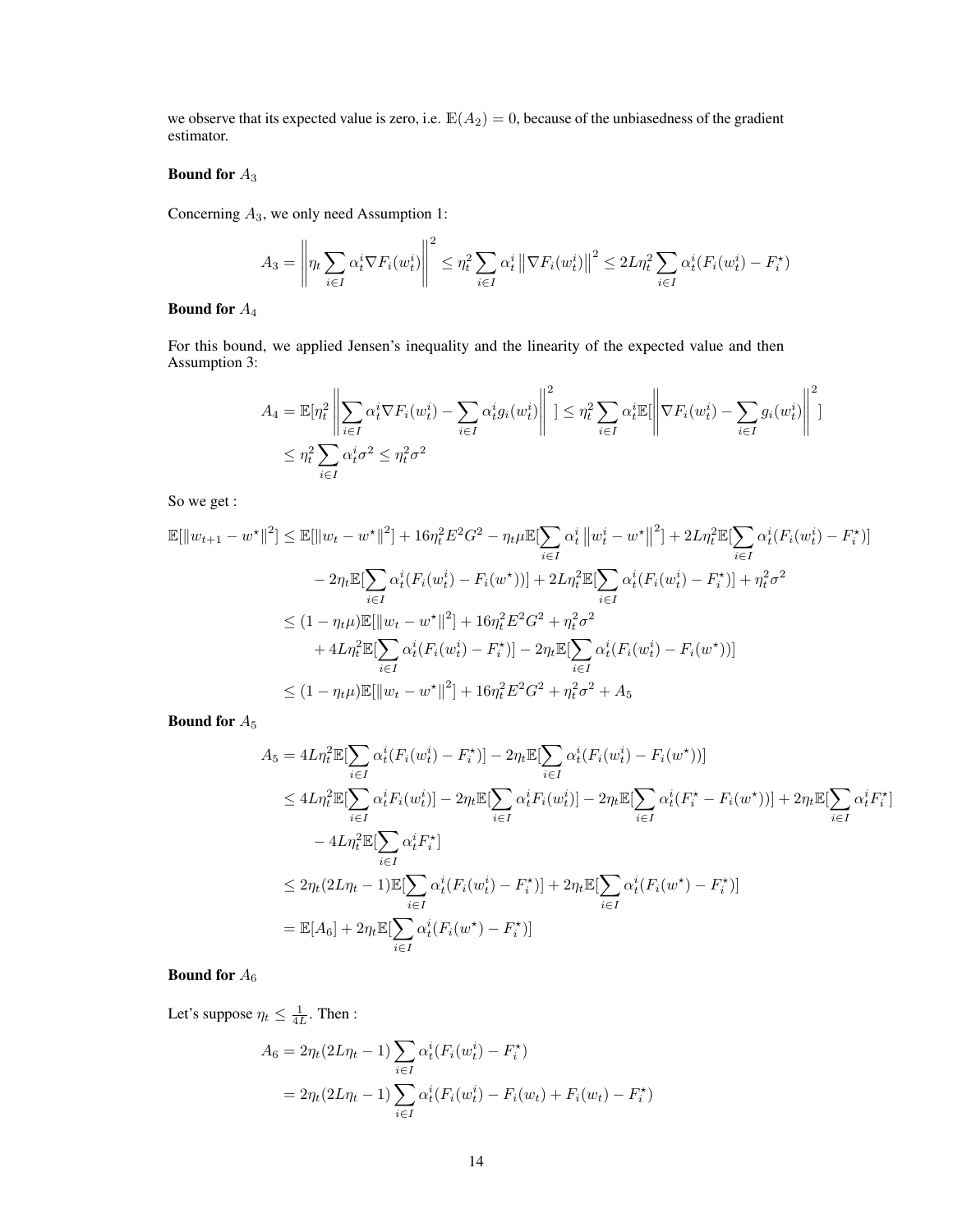By Assumption [2,](#page-2-7) we have :

$$
\leq 2\eta_t(1 - 2L\eta_t)\sum_{i \in I} \alpha_t^i [\langle \nabla F_i(w_t), w_t^i - w_t \rangle + \frac{\mu}{2} ||w_t^i - w_t||^2] - 2\eta_t(2L\eta_t - 1)\sum_{i \in I} \alpha_t^i (F_i(w_t) - F_i^*)
$$

Then Assumption [1](#page-2-6) gives :

$$
\leq 2\eta_t (1 - 2L\eta_t) \sum_{i \in I} \alpha_t^i [\eta_t L(F_i(w_t) - F_i^*) + (\frac{1}{2\eta_t} - \frac{\mu}{2}) ||w_t^i - w_t||^2]
$$
  

$$
- 2\eta_t (2L\eta_t - 1) \sum_{i \in I} \alpha_t^i (F_i(w_t) - F_i^*)
$$
  

$$
\leq 2\eta_t (2L\eta_t - 1)(1 - \eta_t L) \sum_{i \in I} \alpha_t^i (F_i(w_t) - F_i^*) + (1 - 2L\eta_t)(\frac{1}{2\eta_t} - \frac{\mu}{2}) \sum_{i \in I} \alpha_t^i ||w_t^i - w_t||^2
$$
  

$$
\leq 2\eta_t (2L\eta_t - 1)(1 - \eta_t L) \sum_{i \in I} \alpha_t^i (F_i(w_t) - F_i^*) + \sum_{i \in I} \alpha_t^i ||w_t^i - w_t||^2
$$

So :

$$
A_5 \leq \mathbb{E}[A_6] + 2\eta_t \mathbb{E}[\sum_{i \in I} \alpha_t^i (F_i(w^\star) - F_i^\star)]
$$
  
\n
$$
\leq 2\eta_t (2L\eta_t - 1)(1 - \eta_t L) \mathbb{E}[\sum_{i \in I} \alpha_t^i (F_i(w_t) - F_i^\star)] + \mathbb{E}[\sum_{i \in I} \alpha_t^i ||w_t^i - w_t||^2]
$$
  
\n
$$
+ 2\eta_t \mathbb{E}[\sum_{i \in I} \alpha_t^i (F_i(w^\star) - F_i^\star)]
$$

with Lemma [2](#page-2-5) giving

$$
\leq 16\eta_t^2 E^2 G^2 + 2\eta_t (2L\eta_t - 1)(1 - \eta_t L)\mathbb{E}[\sum_{i \in I} \alpha_t^i (F_i(w_t) - F_i^*)] + 2\eta_t \mathbb{E}[\sum_{i \in I} \alpha_t^i (F_i(w^*) - F_i^*)]
$$
  
\n
$$
= 16\eta_t^2 E^2 G^2 + 2\eta_t (2L\eta_t - 1)(1 - \eta_t L)\mathbb{E}[\rho(t, w_t)(F(w_t) - \sum_{i \in I} p_i F_i^*)]
$$
  
\n
$$
+ 2\eta_t \mathbb{E}[\rho(t, w^*)(F^* - \sum_{i \in I} p_i F_i^*)]
$$
  
\n
$$
\leq 16\eta_t^2 E^2 G^2 + 2\eta_t (2L\eta_t - 1)(1 - \eta_t L)\overline{\rho}(\mathbb{E}[F(w_t)] - \sum_{i \in I} p_i F_i^*) + 2\eta_t \tilde{\rho}\Gamma
$$
  
\n
$$
= 16\eta_t^2 E^2 G^2 + A_7 + 2\eta_t \tilde{\rho}\Gamma
$$

Bound for  $A_7$ 

$$
A_7 = 2\eta_t (2L\eta_t - 1)(1 - \eta_t L)\overline{\rho}(\mathbb{E}[F(w_t)] - \sum_{i \in I} p_i F_i^*)
$$
  
\n
$$
= 2\eta_t (2L\eta_t - 1)(1 - \eta_t L)\overline{\rho} \sum_{i \in I} (\mathbb{E}[F_i(w_t)] - F^* + F^* - p_i F_i^*)
$$
  
\n
$$
= 2\eta_t (2L\eta_t - 1)(1 - \eta_t L)\overline{\rho} \sum_{i \in I} (\mathbb{E}[F_i(w_t)] - F^*) + 2\eta_t (2L\eta_t - 1)(1 - \eta_t L)\overline{\rho} \sum_{i \in I} (F^* - p_i F_i^*)
$$
  
\n
$$
= 2\eta_t (2L\eta_t - 1)(1 - \eta_t L)\overline{\rho}(\mathbb{E}[F(w_t)] - F^*) + 2\eta_t (2L\eta_t - 1)(1 - \eta_t L)\overline{\rho}\Gamma
$$
  
\n
$$
\leq 2\eta_t (2L\eta_t - 1)(1 - \eta_t L)\frac{\mu}{2}\overline{\rho}\mathbb{E}[\|w_t - w^*\|^2] + 2\eta_t (2L\eta_t - 1)(1 - \eta_t L)\overline{\rho}\Gamma
$$
  
\n
$$
\leq -\frac{3}{8}\eta_t \mu \overline{\rho}\mathbb{E}[\|w_t - w^*\|^2] + 2\eta_t (2L\eta_t - 1)(1 - \eta_t L)\overline{\rho}\Gamma
$$
  
\n
$$
\leq -\frac{3}{8}\eta_t \mu \overline{\rho}\mathbb{E}[\|w_t - w^*\|^2] - 2\eta_t \overline{\rho}\Gamma + 6\eta_t^2 \overline{\rho}L\Gamma
$$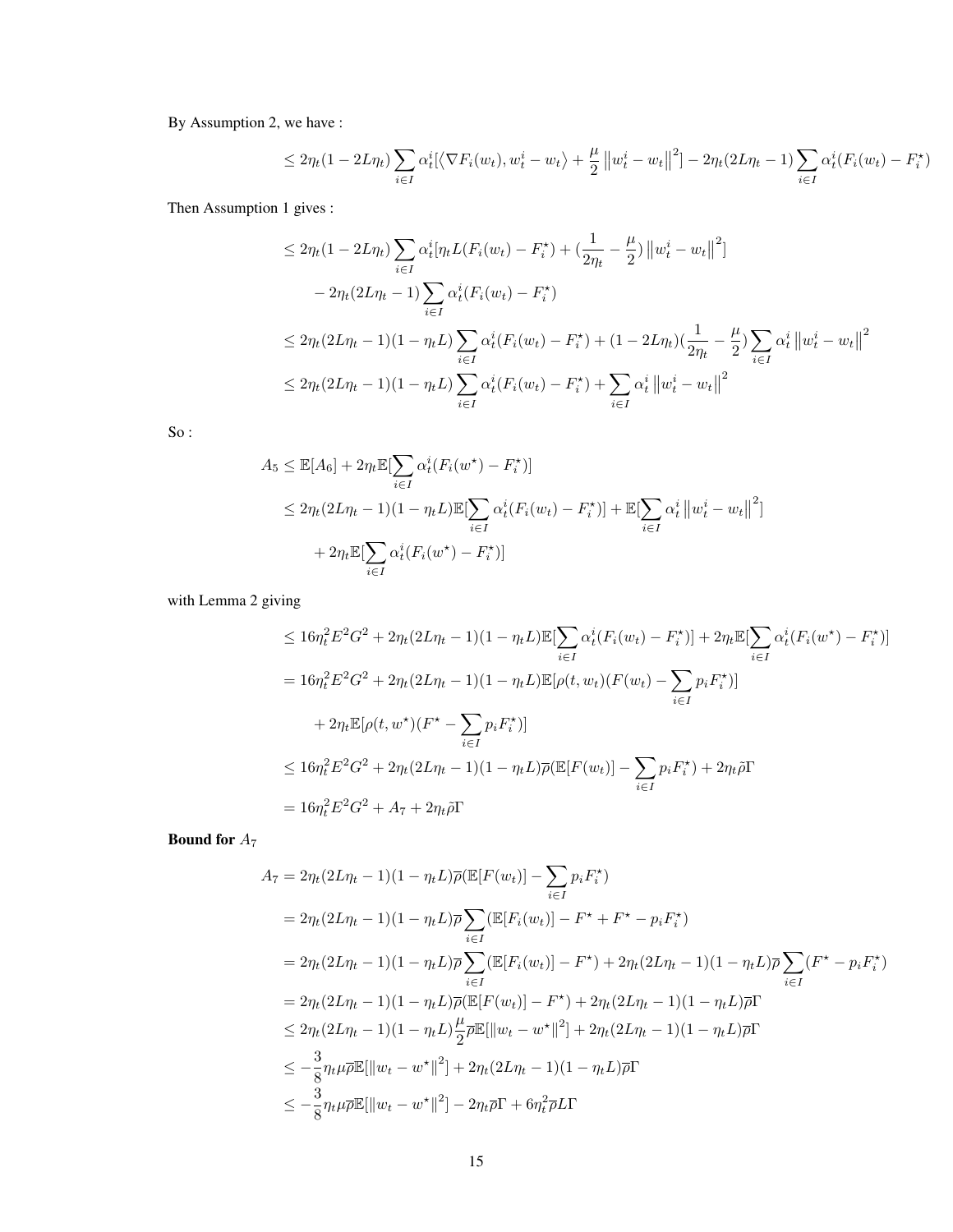So we get:

$$
A_5 \le 16\eta_t^2 E^2 G^2 + A_7 + 2\eta_t \tilde{\rho} \Gamma
$$
  
\n
$$
\le 16\eta_t^2 E^2 G^2 + \frac{3}{8} \eta_t \mu \overline{\rho} \mathbb{E}[\|w_t - w^\star\|^2] - 2\eta_t \overline{\rho} \Gamma + 6\eta_t^2 \overline{\rho} L \Gamma + 2\eta_t \tilde{\rho} \Gamma
$$
  
\n
$$
\le \eta_t^2 (16E^2 G^2 + 6\overline{\rho} L \Gamma) - \frac{3}{8} \eta_t \mu \overline{\rho} \mathbb{E}[\|w_t - w^\star\|^2] + 2\eta_t \Gamma(\tilde{\rho} - \overline{\rho})
$$

## Main part of the proof:

Finally we have:

$$
||w_{t+1} - w^*||^2 \le (1 - \eta_t \mu) \mathbb{E}[\|w_t - w^*\|^2] + 16\eta_t^2 E^2 G^2 + \eta_t^2 \sigma^2 + A_5
$$
  
\n
$$
\le (1 - \eta_t \mu) \mathbb{E}[\|w_t - w^*\|^2] + 16\eta_t^2 E^2 G^2 + \eta_t^2 \sigma^2 + \eta_t^2 (16E^2 G^2 + 6\overline{\rho} L\Gamma)
$$
  
\n
$$
- \frac{3}{8} \eta_t \mu \overline{\rho} \mathbb{E}[\|w_t - w^*\|^2] + 2\eta_t \Gamma(\tilde{\rho} - \overline{\rho})
$$
  
\n
$$
\le (1 - \eta_t \mu (1 + \frac{3}{8}\overline{\rho})) \mathbb{E}[\|w_t - w^*\|^2] + \eta_t^2 (32E^2 G^2 + 6\overline{\rho} L\Gamma + \sigma^2) + 2\eta_t \Gamma(\tilde{\rho} - \overline{\rho})
$$

 $\overline{2}$ 

# A.3 Proof of Corollary [1](#page-3-1)

We can write Theorem [1](#page-3-0) as :

$$
\Delta_{t+1} \le (1 - \eta_t \mu) \Delta_t + \eta_t^2 C + \eta_t D
$$
  
with  $B = (1 + \frac{3}{8}\overline{\rho}), C = 32E^2G^2 + 6\overline{\rho}L\Gamma + \sigma^2$  and  $D = 2\Gamma(\tilde{\rho} - \overline{\rho})$   
Let  $\psi = \max \left\{ \gamma ||w_0 - w^*||^2, \frac{1}{\beta \mu B - 1} \left( \beta^2 C + D\beta(t + \gamma) \right) \right\}$ , where  $\beta > \frac{1}{\mu B}, \gamma > 0$ .  
By induction we get that  $\forall t, \Delta_t \le \frac{\psi}{t + \gamma}$ .  
Then by the L-smoothness of F, we get :  

$$
\mathbb{E}[\Gamma(\psi)] = \Gamma^{\star} \le \frac{L}{\mu} \left( \frac{\partial \psi}{\partial t} \right)^2 \mathbb{E}[\frac{\partial \psi}{\partial t} \mathbb{E}[\frac{\partial \psi}{\partial t}] \mathbb{E}[\frac{\partial \psi}{\partial t}] \mathbb{E}[\frac{\partial \psi}{\partial t}] \mathbb{E}[\frac{\partial \psi}{\partial t}]
$$

$$
\mathbb{E}\left[F\left(w_{t}\right)\right]-F^{\star}\leq\frac{L}{2}\Delta_{t}\leq\frac{L}{2}\frac{\psi}{\gamma+t}\tag{19}
$$

 $\Box$ 

# B Additional Experimental Results

## <span id="page-15-1"></span>B.1 Some additional results concerning pure strategies in non IID framework

<span id="page-15-0"></span>As said in section [4.7,](#page-7-0) FedSoftBetter achieves a 60% accuracy faster than FedSoftWorse and FedAvg. However this difference vanishes after some more epochs and FedAvg finally gets better than the two others.



Figure 2: Accuracy curves for FMNIST in non-IID framework with parameter  $T = 0.2$ .